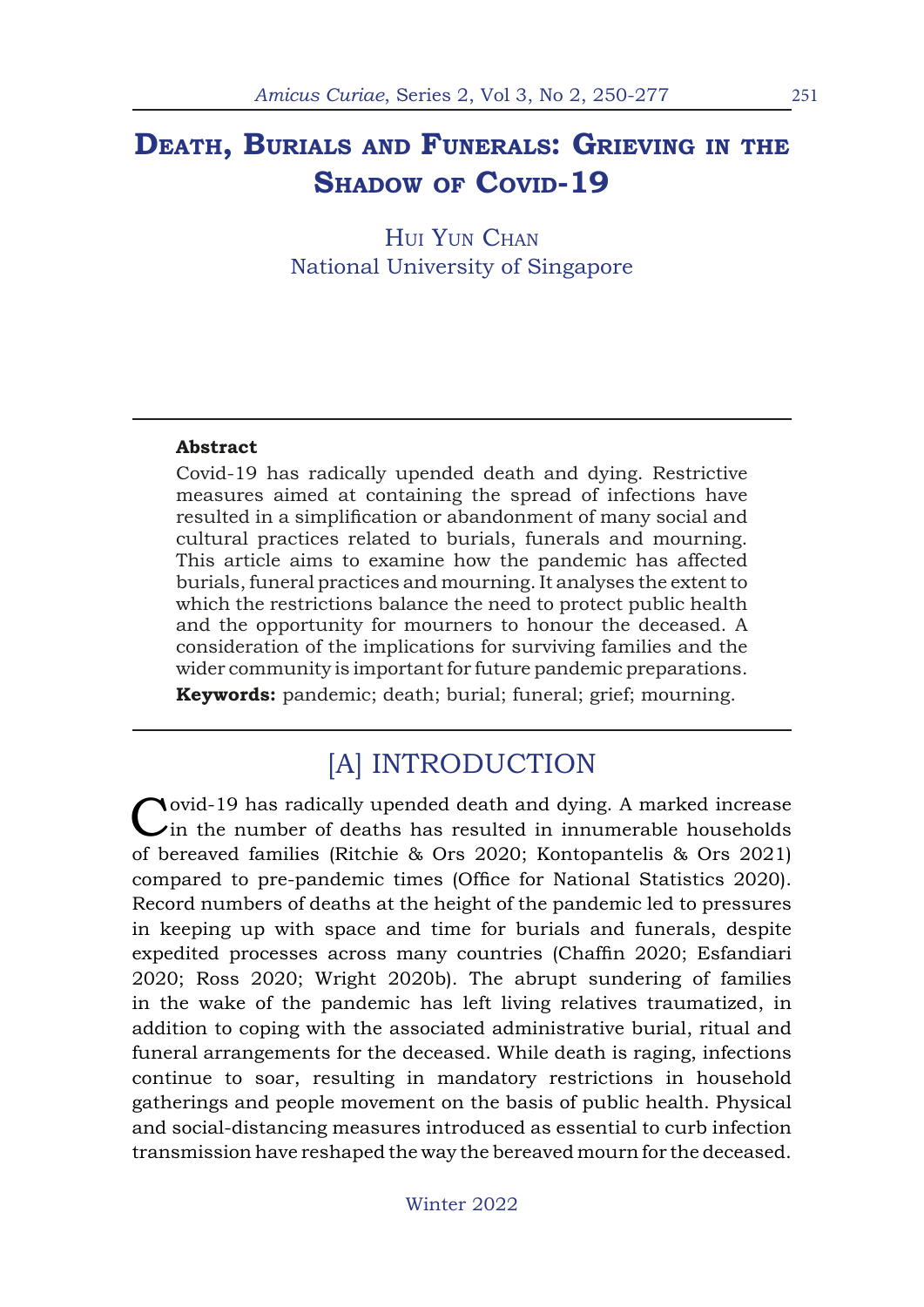Social and cultural practices related to burials, funerals and mourning, such as spending time with the deceased, the last acts of washing and cleaning the deceased, and attending funerals and burials with families, are forced to be simplified or abandoned. For many families ravaged by the pandemic, the important mutual sharing of support in times of grief has become a luxury.

This article aims to examine how the pandemic has affected burials, funeral practices and mourning, drawing from relevant law and sociocultural practices. It analyses the extent to which the restrictions balance the caution to protect public health, the opportunities for individuals to honour the deceased, and the implications for surviving families and the wider community. While it is accepted that customary practices are obliged to yield to temporary emergency measures in the interest of population health, the adverse effects these restrictions have on the living, bereaved families are significant considerations. Grave concerns surrounding the psychological wellbeing of bereaved families have emerged following heightened death rates and curtailment in burials and funerary practices (Graham 2020; Siddique 2020; Verdery & Ors 2020). The long-term implications, ranging from the inability to have closure, prolonged, complicated grief, and the physical and mental anguish at being deprived of the opportunity to mourn properly, are important concerns that illuminate aspects of the meaning of being human in the context of end-of-life.

The article begins with an overview of the common practices and distinct rituals relating to burials, funerals and mourning and their significance, drawing from examples from different socio-cultural contexts. We can see how these practices are intricately linked to notions of grief. They provide a basis to appreciate the changes resulting from the emergency law affecting burial and funeral practices during the pandemic and the extent to which such measures accommodate the mourners' needs, while attempting to strike a balance with protecting public health. In the light of these analyses, we examine the implications for bereaved families. The article concludes with reflections on potential options to support bereaved families during and beyond the pandemic. While the focus of the analysis is the UK, the discussion and implications have broader applications as the world continues to cope with the aftermath of the pandemic.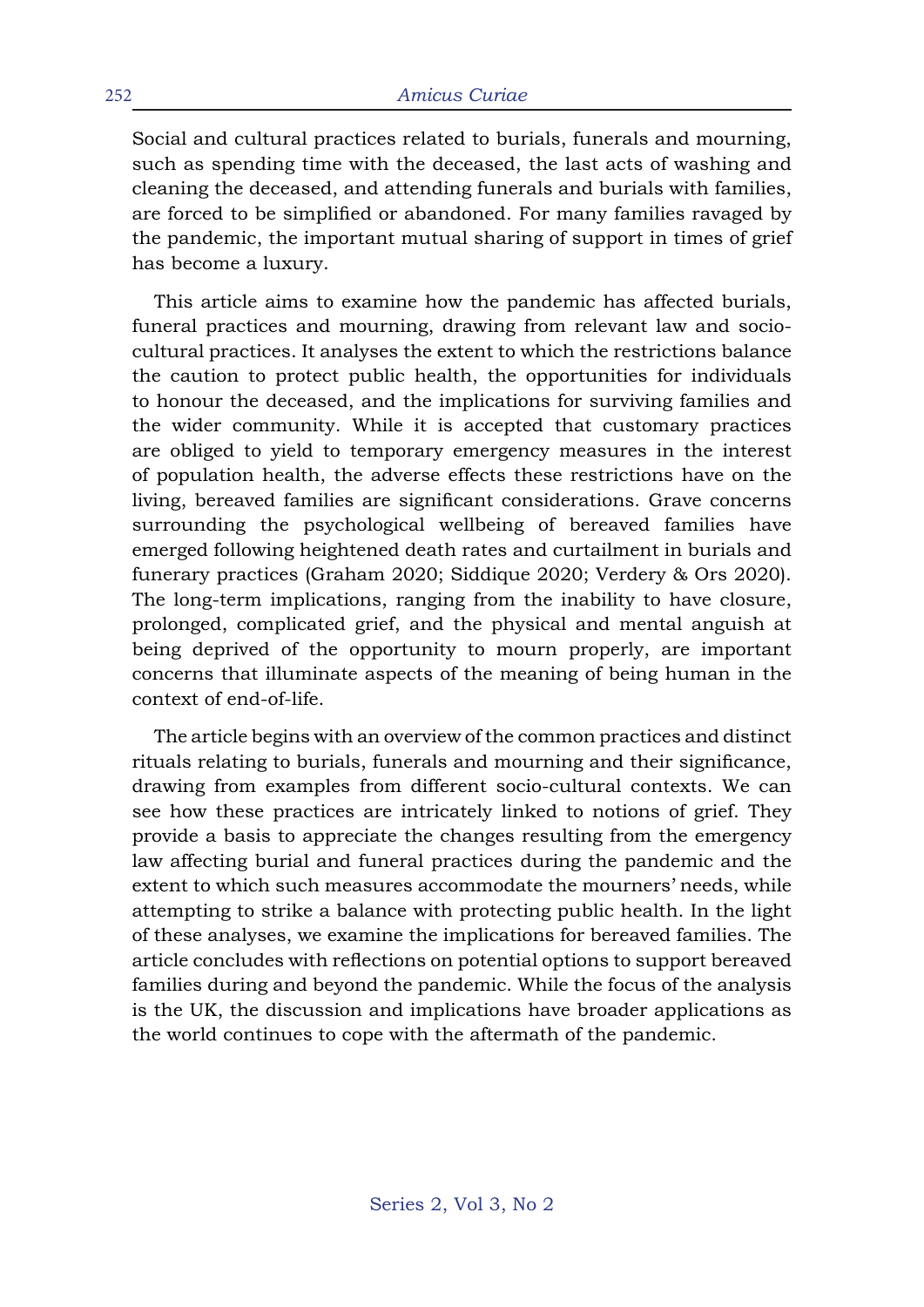### [B] THE SIGNIFICANCE OF BURIALS, FUNERALS, RITUALS AND MOURNING

The practice of burying the dead and associated rituals has been enshrined since time immemorial, ranging from the prominent funerary opulence in Victorian times to the striking poverty of paupers' funerals (Strange 2005). Burial is the practice of burying a dead body, while funeral is the ceremony held shortly after a person's death, usually including burial and cremation. Burial is the common method of disposal, with an ancient religious basis (Cantor 2010). This is true for funerary practices in the UK, with its Christian roots, where churches have authority over burial and funeral. The deceased were buried in local parish cemeteries, which subsequently developed into burials in private cemeteries (Green & Green 2006: 26). Burials and funerals in urban areas expanded exponentially in the industrial era in the nineteenth century, with rising funerary choices and influenced by an increasingly diverse population, which marked the departure from rural churchyards burials (Rugg & Parsons 2018). Cremation was predominantly used for deaths arising from the flu epidemic between 1914 and 1915, although some migrant communities opted for remains to be repatriated. Contemporary funerary practices are simpler and largely undertaken by funeral directors.

A typical body disposal process includes death verification by a medical practitioner, the death pronouncement, notification, registration and the issuance of the death certificate; care of the deceased, a wake, funeral service and burial (Cantor 2010; Rugg & Parsons 2018). Once death is notified, families, usually in conjunction with funeral directors, are tasked with selecting the mode of disposal (burial, embalming, cremation) and redressing the deceased (Rugg & Parsons 2018). We will see how these decisions are curtailed in an infectious diseases setting. In ordinary times, standard procedures such as death notices, coffins, flowers and funeral service orders are carried out. Where death occurred in hospitals, medical staff will be responsible for preparing and storing the body for the funeral. The laying out of a body, performed by the Last Offices of hospitals, signifies respect for the dead. Bodies are washed and cleansed, labelled and shrouded in white garments, or wrapped in sheets (body bags in the case of infectious disease) and sent to the mortuary (Green & Green 2006: 182). The Bereavement Services Officer will arrange for transport and disposal of bodies in cooperation with local authorities in a swift and dignified manner (Cantor 2010: 43, 44). The time between death occurring and funeral taking place normally lasts from five to ten days, and sometimes longer due to factors such as peak funeral times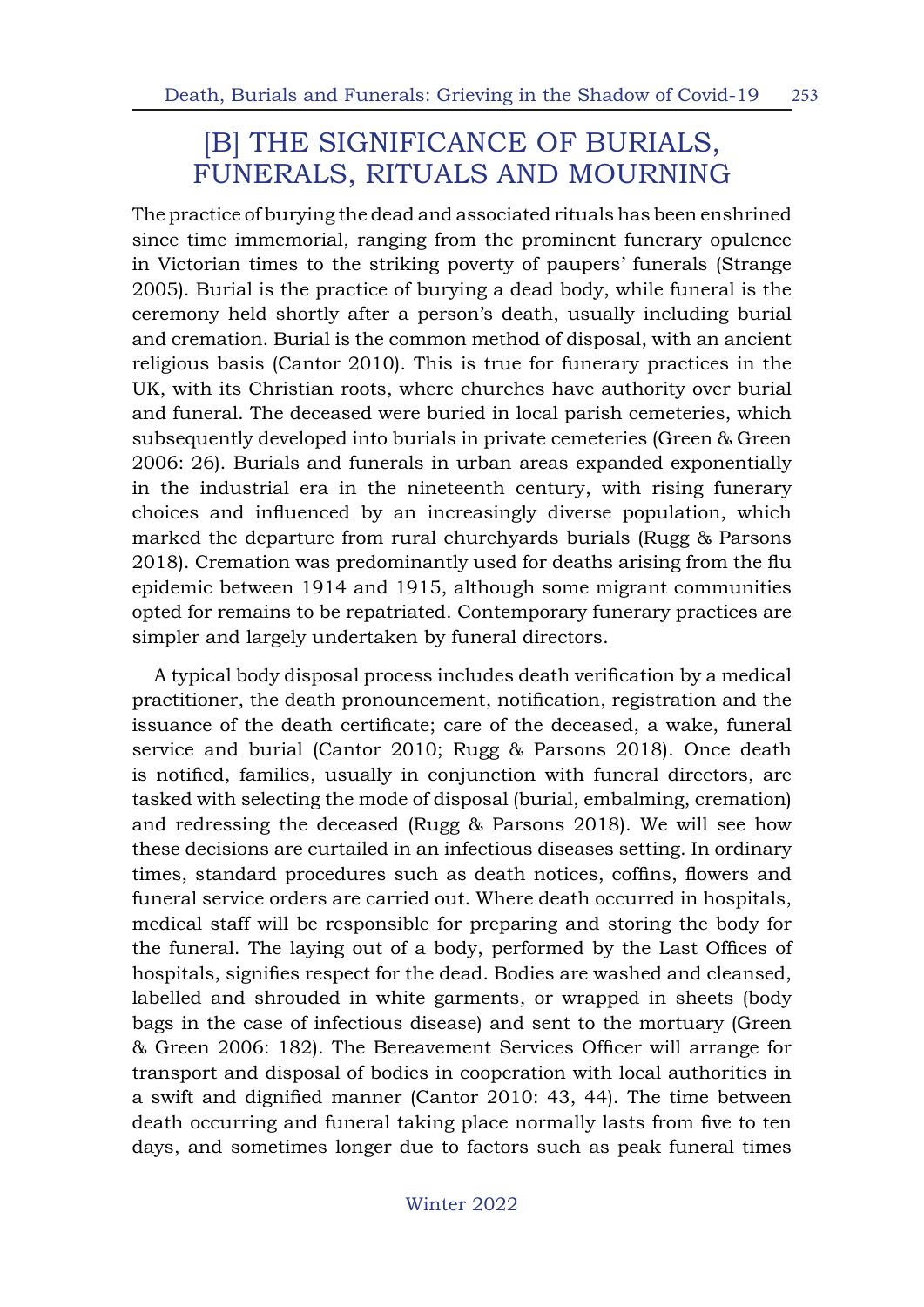or local authority shortages. There are some traditions of viewing the body and holding a wake prior to funerals where relatives visit the bereaved families, with offerings of meals or refreshments. The funeral day is usually marked by relatives and friends congregating at church, graveyard or crematorium. Where services are held indoors, music, singing and hymns are usually conducted, with eulogies delivered by funeral officiants and speeches by close family or friends of the deceased. Following funeral services, burials take place, with further words or prayers at the graveside as coffins are lowered into the ground and filled. Where cremations are chosen, the family would accompany the coffin to the crematorium following the conclusion of the funeral service. Where bodies are to be taken out of the country for burial, permission must be obtained from the coroner (Rugg & Parsons 2018).

Burial and funeral practices are symbolically significant, as they represent a respect for the dead and a collective sympathy for the loss of loved ones. Customary expressions of grief and condolences are spiritually significant, for they epitomize the separation between the realms of living and dying, which are often considered as therapeutic for the bereaved. The typical contours of funerals and burials demonstrate the close, interwoven links between the dead, the living and how rituals perform a significant role in the process. Burials, with the attendant rituals, are often associated with ancestral spirits, safeguarding cultural values and reorganization of social structures (Hoy 2013; Brennan 2014: 68). The dead body embodies the previous living, breathing person who is connected to the family, and this loss is recognized by the living through respectful treatment and mourning rituals (Cantor 2010; Conway 2012). The identity and appearance of the deceased and the feelings of the living towards the deceased represent the spiritual connections between them, which are often translated into actions in reminiscing the deceased, memorializations, open-casket viewing or speaking to and touching the deceased softly—actions which are crucial in facilitating closure (Cantor 2010: 30). Consequently, these rituals offer the opportunity for the living to reflect on life while grieving (Hoy 2013). Funerals thus provide the occasion for families and friends to honour the deceased and share social and emotional support (Brennan 2014: 217, 218).

Body disposal affects the living physically and psychologically. It exemplifies the intertwined relationships between culture and people, such that rituals are not merely procedural, but reflect a mosaic of social, community, cultural traditions, faiths and values transcending social classes and generations (Walter 2017: 71). For example, filial respect in Chinese society is reflected by worshipping dead parents as ancestors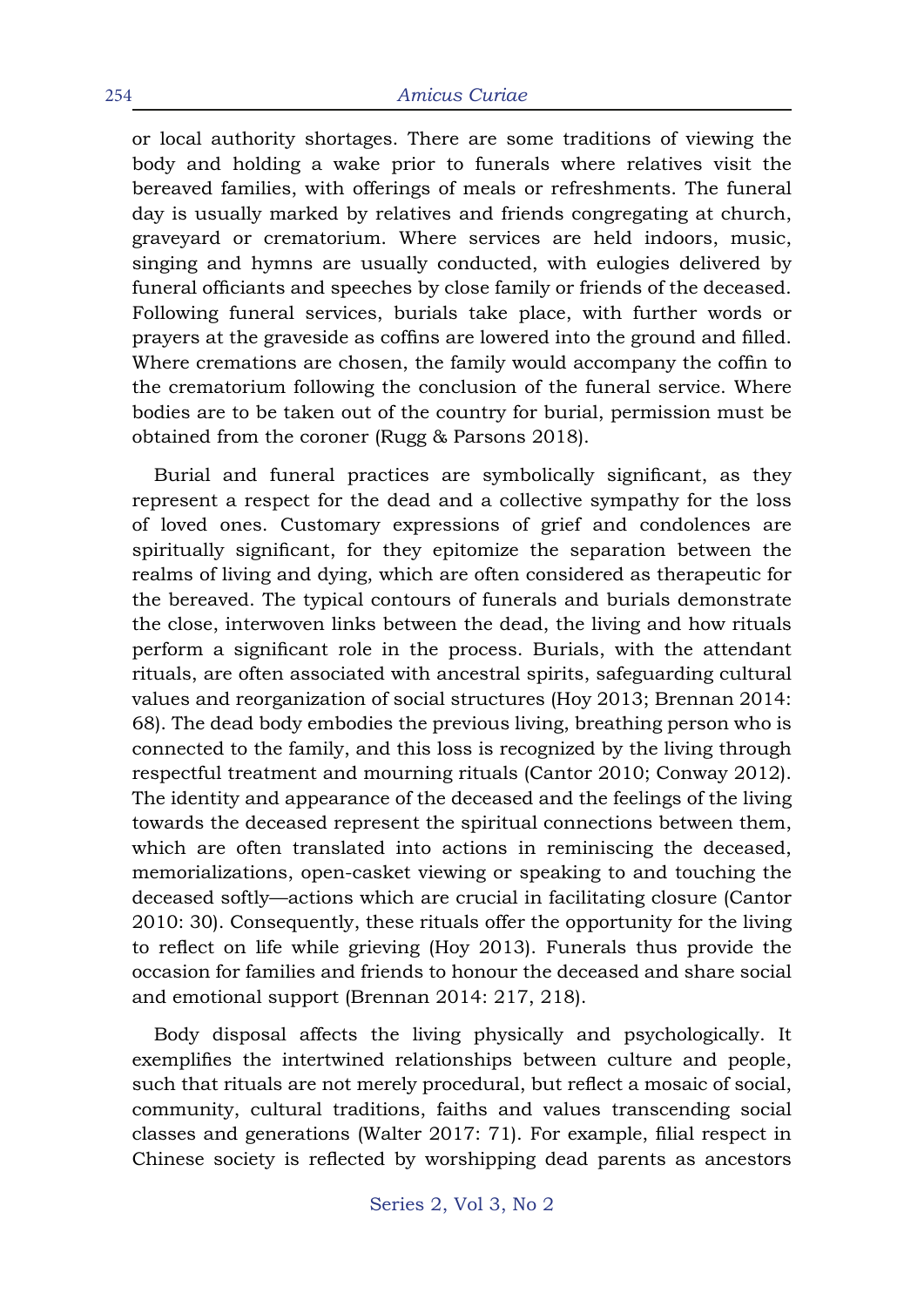with particular rituals and the offering of food performed at the graveside. Burials are common in Chinese funerals, with wakes following the funeral which lasts for 49 days, where chanting and prayers are conducted for the departed soul, open lamentations are common, and meals are served to mourners (Cheung & Ors 2006; Green & Green 2006: 300, 301). The rituals of touching, bathing and dressing the body and spending the final moments with the deceased in solitude represent the act of caring and are considered valuable to the bereaved (Cheung & Ors 2006: 73). Similarly, the ritual of 'crossing the bridge' during the funeral, which signifies the safe departure of the deceased to the afterlife, is said to provide experiential relief to the family (ibid: 75). A traditional meal-gathering of families after death in anticipation of the deceased spirit returning home symbolizes the final letting go (ibid: 79). These cultural practices collectively illustrate how rituals embedded in funerary practices facilitate the slow, healing journey of bereaved families. It also signifies shared grief and happiness, with an understanding that participation in the rituals benefits the deceased in the afterlife and the living families in this world (ibid: 85). Another example is the open pyre cremation observed by Hindus in India, symbolizing the departure of the soul; although this practice has been modified among British Hindus to the switching on at the crematorium (Walter 2017). Hindus do not believe in resurrection and that funerals should be visible to others. Cremation and its viewing thus fulfilled these beliefs (Rugg & Parsons 2018). Families and friends pay respect to the deceased through the ritual of walking around the body and then placing flowers on it. Following cremation, ashes are scattered in rivers or oceans, after which families and friends will gather for meals and prayers.

Religious and cultural traditions in funerary rituals provide spiritual structures to remember the deceased, wherein non-observance or departure from customary practices may result in anguish or family disagreements (Green & Green 2006: 217; Brennan 2014: 219). Examples include the practices by Buddhists whispering the name of Buddha into the ear of the near departed for good transition into the next life, while Catholics perceive the opportunity for a priest to hear the final confession of the dying as essential, with sermons, hymns and readings (Rugg & Parsons 2018). The ritual of cleansing the deceased and burying the dead within 24 hours rather than cremation within the Jewish community is based on resurrection beliefs, which is similar to Muslims (ibid). Such belief is reflected in the practice of embalming and swift burial and the proscription against autopsy. African-Caribbean Christians in the UK have strong familial influences and community practices that involve cultural and island identity, sometimes including cremation or burial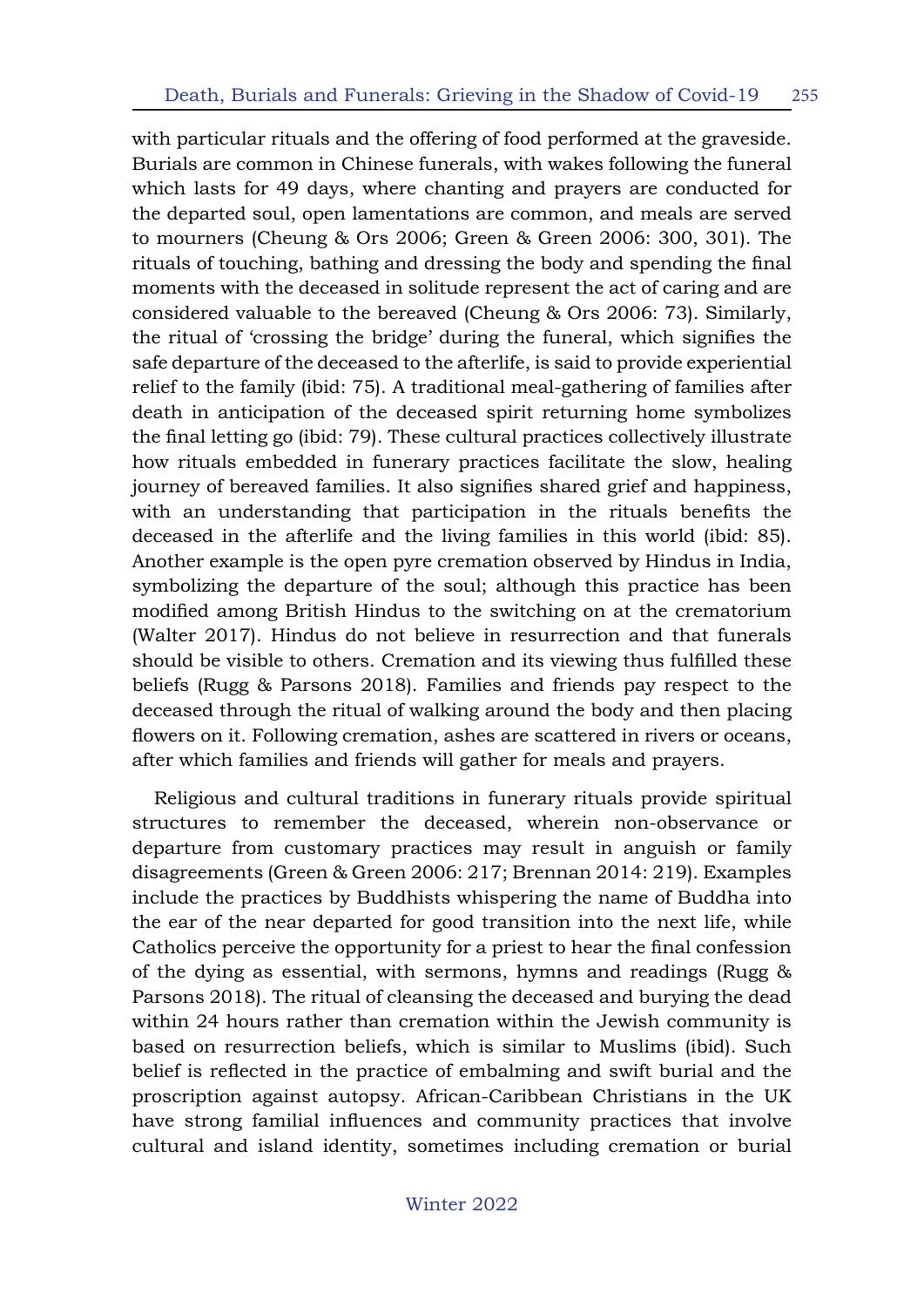in the homeland (ibid: 246, 248). In this aspect, family and community participation is essential, where funerals may be delayed to enable relatives to travel to participate in the occasion. Funerals can be elaborate, with live music and singing, and, following the conclusion of burials, families might return to church for further gathering, and receiving calls and prayers at home for a week (ibid: 249). There is some similarity here to Irish wakes, which are lively, filled with storytelling, card games, songs and dance (Cantor 2010: 136).

Thus, rituals are important, durable elements in funerary practices from ancient periods to contemporary times, with strong associations between the dead and the living, reflected in unique forms and expressions, detailed rites and memorials, which are often linked to spiritual redemption and retributive justice (Rollo-Koster 2016). Rituals are socially constructed, underlining relationships, cultures and external constraints such as politics and public health priorities (Morgan & Ors 2009: 80). Rituals signal the deceased's transition to the afterlife, the act of protecting their souls and wellbeing, and offer an open avenue for socio-religious duties to take place, such as mourning, remembrance and the support of mourners (Morgan & Ors 2009: 56-58; Cantor 2010; Conway 2012). Rituals equally demonstrate the final gestures of affection and emotions (Strange 2005) and the continuing bond between the dead and the living, linking the meaning of life and beliefs in afterlife (Park 2012; Bradbury & Scarre 2017). The ritual of holding wakes served as the beginning of psychological healing for the bereaved (Brennan 2014). Rituals, despite religious and cultural differences, represent the appropriate disposal of bodies and shared emotional experiences of grief (Seeman 2011; Brandt 2015; Huggins & Hinkson 2019). It is clear why rituals and the observance of customs are essential for the bereaved. Hoy has pointed to participations in funerals as offering therapeutic benefits to mourners:

The desire of humans to connect with others likely grows out of an intuitive sense that isolation is not good. Humans are social beings. While connection is a sense of not feeling completely alone, perhaps support is sensing the efforts of caring people to help in tangible ways. In no other place does the role of caring community become more treasured than in confronting loss. The proliferation of bereavement groups and the consistent attendance at their meetings by many testify to their value (2013: 22, 52).

Funerals underscore the significance of social support and sociality of humans, and the innate human desire to be connected, especially in crisis times. Funerals are often private and deeply personal events for the living, where families and friends convene to focus on remembering the deceased, through carefully planned rites, yet filled with emotions and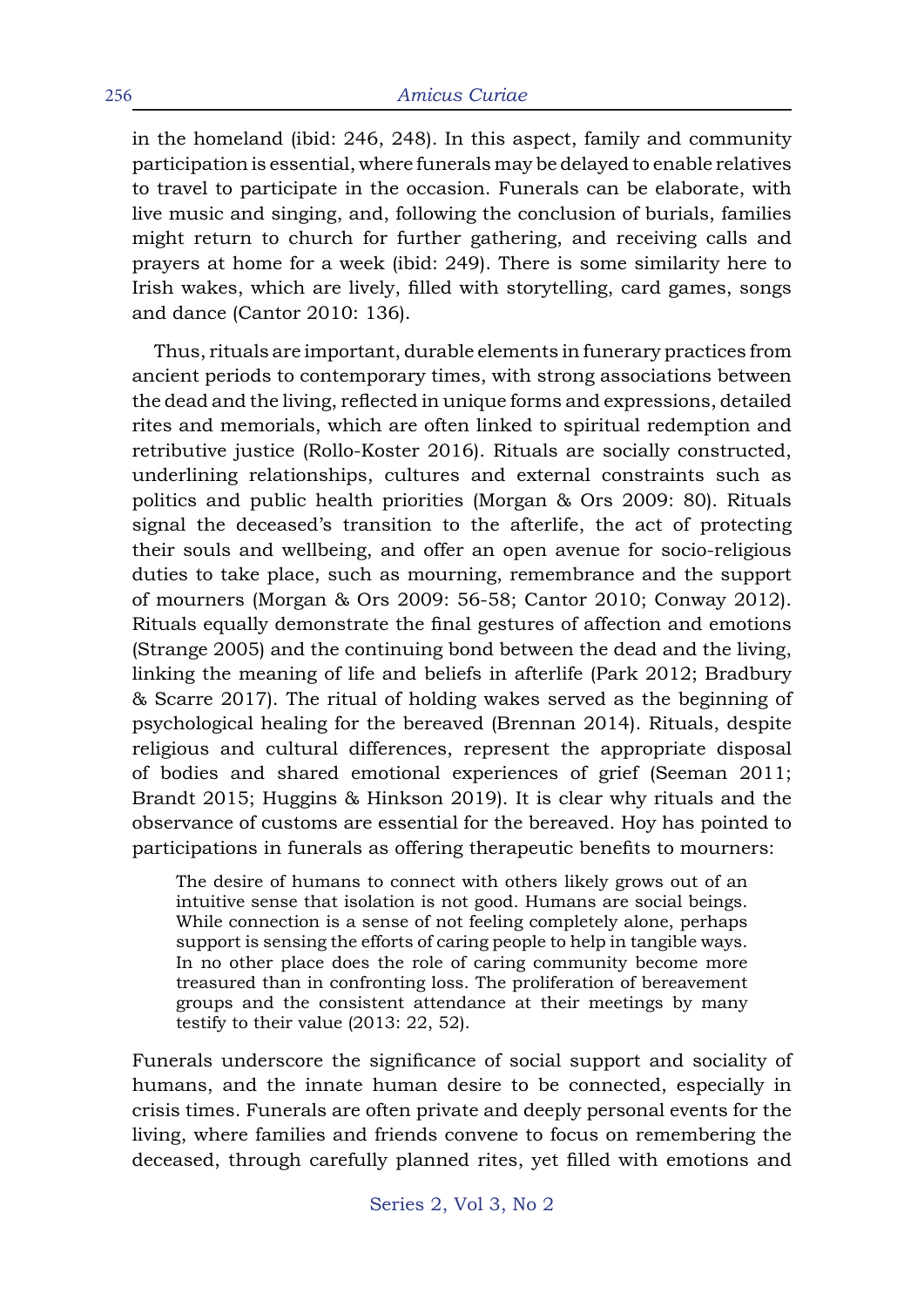solidarity in sharing the loss, and with contemplations on the meaning of life and death (Jindra & Noret 2011). The benefits from mutual support translate into coping with grief in a healthier way, leading to a better quality of life (Hoy 2013). As Hoy aptly observed:

But funerals are great for the soul, the real 'us' down deep. They remind us of the truly enduring values, of the relationships we share and the people whose lives we touch, as well as helping us recall the people whose lives have touched ours. Funerals are dynamic occasions that provide a moment or a few days to stop and express gratitude to those who have 'blazed the trail' ahead of us (2013: 168).

The examples above have illuminated the practice and significance of burials and funerals, and the importance of commemorating the deceased through rituals and social support in times of loss. Notwithstanding the diversity of burial and funerary practices, there exists a strong relationship between rituals and healing. Continuity in conducting traditional norms of funerals and burials affects grieving families on a personal level, as well as extended families, communities and the population as a whole. How does Covid-19 affect these norms? Rituals and funerary practices that may not be possible during pandemic times will influence the grieving process of the bereaved and how they wished to honour the deceased. The next section identifies the ways in which the pandemic has reshaped the landscape of burials, funerals and mourning.

### [C] *IN THE MIDST OF LIFE WE ARE IN DEATH*: DEATH IN THE CORONAVIRUS ERA

The Covid-19 pandemic that swept the globe has resulted in an exponential increase in deaths which continues today. This rise in death corresponds to an increase in funerary needs, creating pressures in accommodating safe burials, leading to consideration of mass, rapid burials and dispensation with strict religious burial requirements (Fleet 2020; Murphy 2020). Individuals and families have faced drastic disruptions to the way they bury loved ones and grieve their loss. Various states in the United States, Indonesia, Bangladesh, France and Italy immediately prohibited the ritual of washing the deceased, viewing the body and large gatherings, resulting in isolated, shortened funerals, simplified rituals, increased online funeral services, and a significantly reduced time period in claiming dead bodies on public health grounds in order to reduce reinfection risks (Blum 2020; Financial Express 2020; Hawley 2020; Kovner 2020; Levine 2020; Tisnadibrata 2020). Other restrictions include touching the body or opening of the coffin, and suspension of the usual religious or ritual practices for burials or cremations (Khoo & Ors 2020).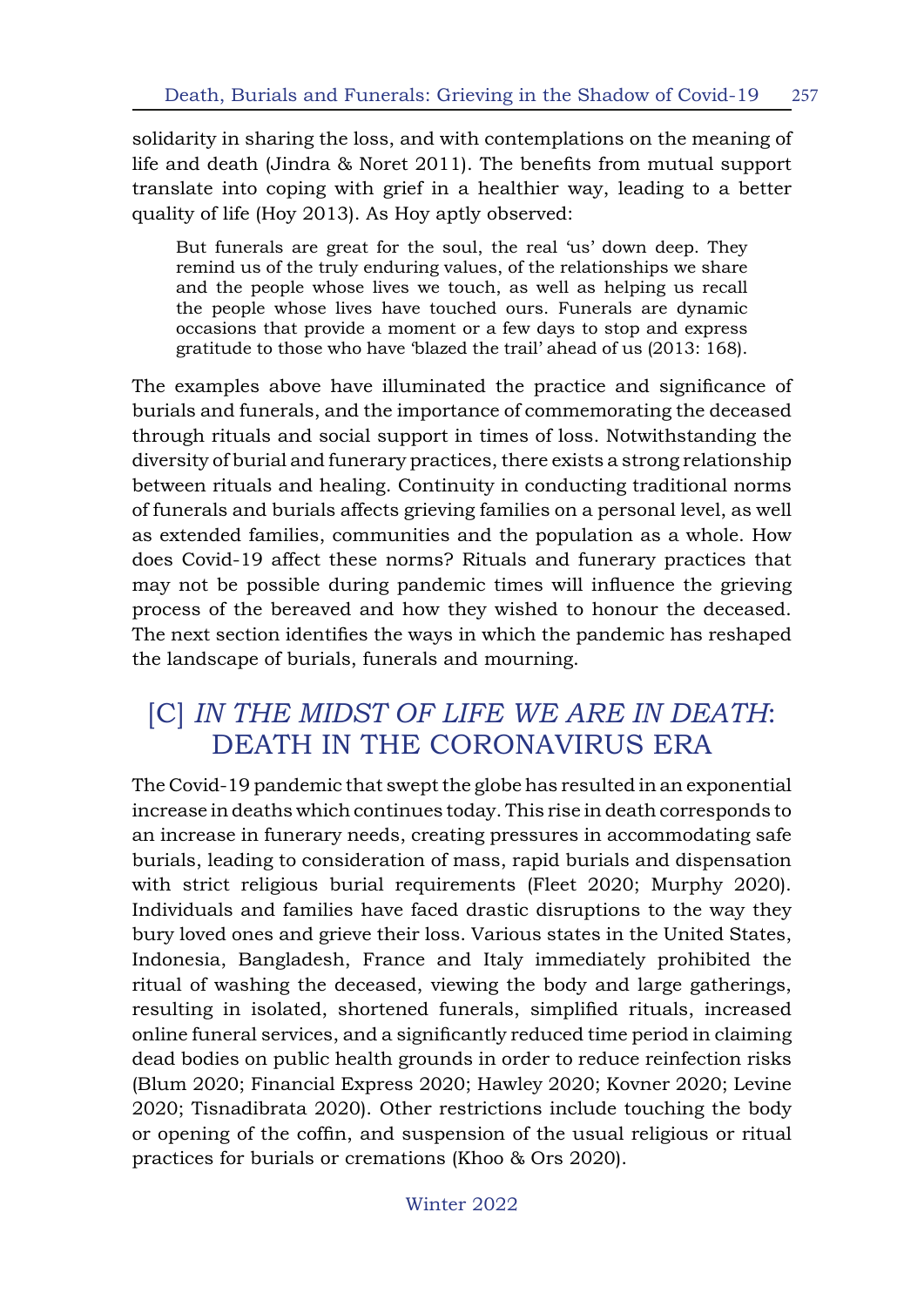### Legal Restrictions on Burials and Funerals During the Pandemic

In response to minimizing Covid-19 transmission, the UK Government introduced the Coronavirus Act 2020 and specific guidance that restricted gathering, access to places of worship, funerals and burials. National and local authorities are granted specific powers in relation to the transportation, storage and disposal of dead bodies (section 58B and schedule 28). These powers enabled local authorities to direct funeral and crematoria directors to simplify the death management process in handling increased death (Fairbairn 2020a), leading to the possibility that disposal choices may be disregarded. Although section 46(3) of the Public Health (Control of Disease) Act 1984 prohibits cremation against the wishes of the person, this provision is suspended with the introduction of the Coronavirus Act 2020. In seeking to ensure that choices for disposal will be respected as far as possible, religious and faith groups with specific requirements for burials (such as Muslim and Jewish populations) have voiced their concerns regarding the risk of enforced cremation against their religious proscriptions. The Government, following such concerns, has reassured the concerned groups that the power granted, if exercised, must 'have regard to the desirability of' disposing of the bodies in accordance with the person's wishes or religious beliefs, signalling some accommodation with choice (Fairbairn 2020b). Despite such assurance, concerns remain regarding the prospect of cremation against the deceased's wishes as national or local authorities have the power to decide in the current law. In response to this concern, local authorities are directed to work with local communities in agreeing on the appropriate modes of disposal that accommodate the person's wishes as far as possible.

Specific restrictions apply to the care of the deceased with suspected or confirmed Covid-19. Public Health England (2021) guidance endeavoured to balance the need to manage dead bodies sensitively and with dignity, while safeguarding from infections those people who need to handle the bodies. Pursuant to this approach, standard infection control and transmission-based precautions were incorporated to prevent further risks arising from the handling of dead bodies. As such, family members are advised to withhold touching the body, maintain two metres' distance, and to seek help from healthcare professionals. This signified that only trained professionals are allowed to wash and dress bodies, while bereaved families and clinically vulnerable people are strongly advised not to participate in these rituals. Where contact is considered necessary, bereaved families are advised to wear personal protective equipment,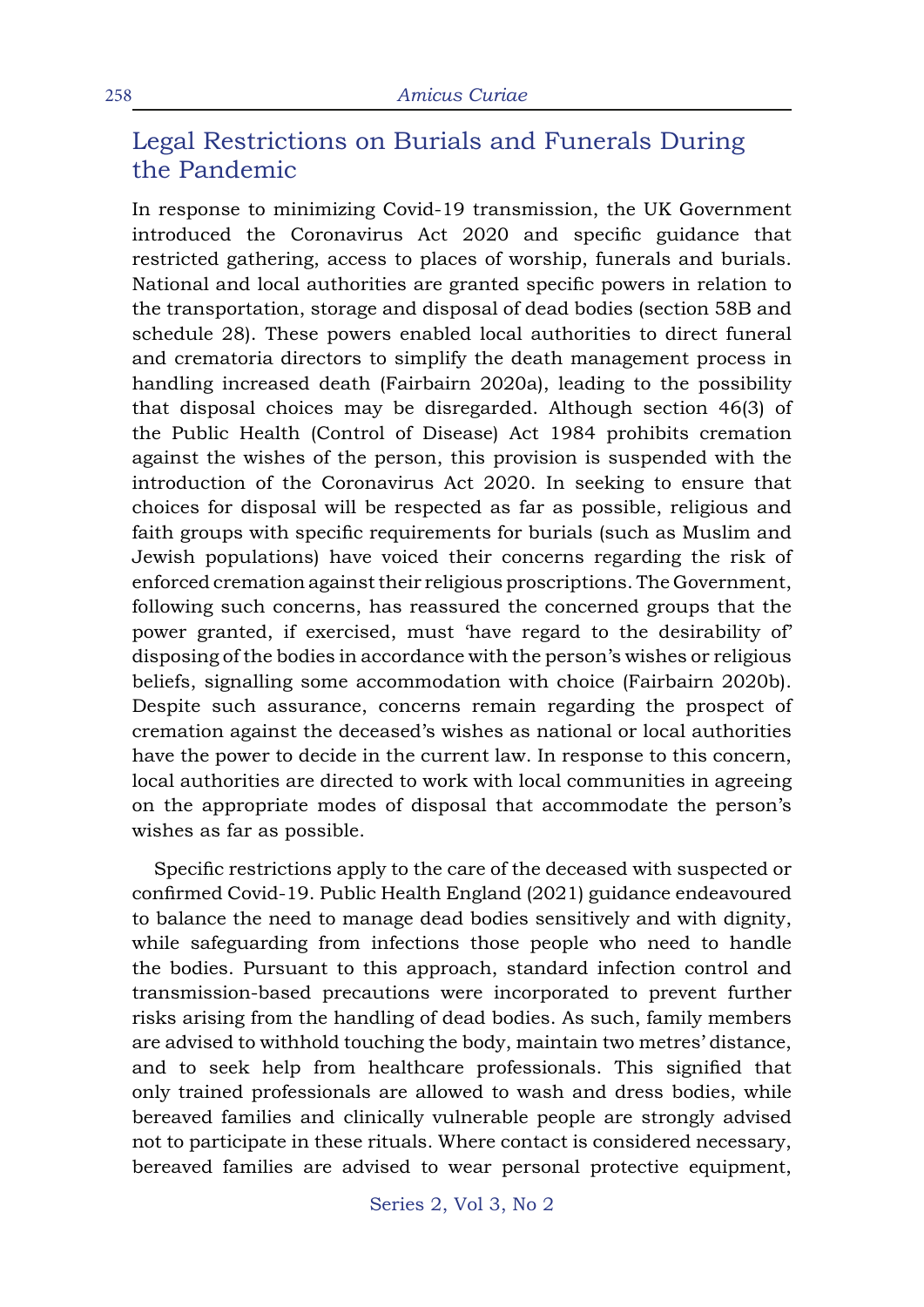with oversight by trained professionals. Particular caution is paid to funeral directors in preparing and transporting dead bodies for burial or cremation, with precautionary protocols for wearing personal protective equipment (gloves, apron, mask and eye protection), maintaining physical distancing, using shrouds or body bags in managing transmission risk, and wiping the external surface of body bags with disinfectants. These preventative measures underscored the continued risks of transmission through contact with deceased bodies via fluids, tissues and droplets.

Attendance at funerals is considered an integral part of death management. While funerals are permitted to continue, restrictions are underpinned by public health protection to curb transmission risks; with the expectation that funerals are expedited and social distancing maintained at all times. The safe management of bodies and arrangements for burials and funerals are within the remit of national authorities, with as much respect as possible accorded to traditional customs, underpinned by public health and safety protocols (World Health Organization 2020). Attendance at funerals is treated as an exception to the general stayat-home orders in force in April 2020 at the height of the pandemic (Pocklington 2020; Public Health England 2020). Only the members of the person's household and close family members, in addition to the funeral director, chapel attendant and funeral staff are allowed to attend the deceased's funeral. Where family members are unable to attend, their close friends may attend, and the attendance of a celebrant is only permitted upon the request of the bereaved family. Symptomatic mourners are not permitted to attend and instead are encouraged to participate remotely. Further, the Health Protection (Coronavirus, Restrictions) (No 2) (England) Regulations 2020 enacted under the authority of section 45R of the Public Health (Control of Disease) Act 1984 restrict access to certain places including public places, which may include funeral services and religious buildings. The latter include restrictions to memorial services in places of worship. Sections 5 and 6 of the regulations specifically limit participation in gatherings in excess of 30 people in private places, and accessing public places.

Following a slight decline in cases, restrictions to funeral attendance were relaxed in August 2020 to enable 30 people to attend a funeral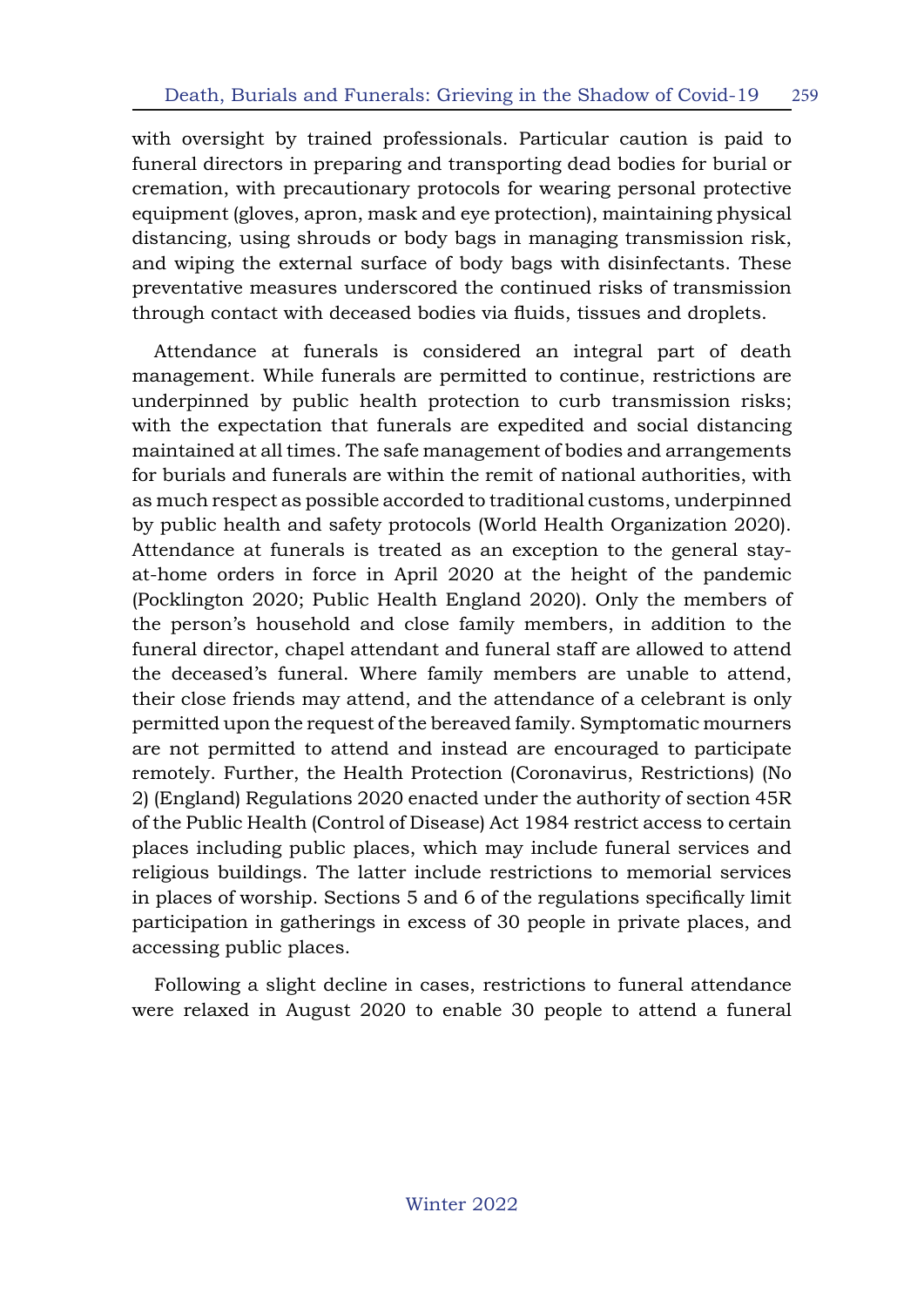with permitted overnight stays.<sup>1</sup> However, maintaining health and safety remains the operating framework, particularly relating to face covering (Public Health England 2020). Specific rules apply to managing funeral venues and mandating face covering while indoors in places of worship, burial grounds and crematoria. Although the authorities recognized the significance of shared mourning and social support, the guidance does not depart from the aim to reduce transmission risks, which emphasized the heightened transmission risks arising from intermingling between different households across the country. Similar to the guidance in force in April 2020, the then guidance reiterates the importance of non-delayed funerals, social distancing at all pre- and post-funeral services, recommends the deferral of memorial services, and encourages live streaming of funerals and remote participation for clinically vulnerable mourners. Those who are shielding are not allowed to attend while restrictions are in place. The restrictions on intermingling between different households extend to travelling to and from funerals, with mourners directed to face away from each other while maintaining hand hygiene at all times. Restrictions to funerals and burials continue to apply as new variants emerge and circulate in the communities.

Sanctions are imposed for failure to comply with these requirements, ranging from fines to imprisonment (Ministry of Housing, Communities and Local Government 2020a; Health Protection (Coronavirus, Restrictions) (No 2)(England) Regulations 2020)). For example, people should not share food or touch or kiss objects that are handled communally, suggesting that mourners are discouraged from sharing funeral meals. However, where food is essential to the funeral service, this is permitted and should be appropriately secured. There are similar restrictions for funeral directors in organizing funerals and associated commemorative activities, such

<sup>&</sup>lt;sup>1</sup> The Government's roadmap out of lockdown (published on 22 February 2021), which was imposed between January 2021 and March 2021, sets out the gradual lifting of restrictions pursuant to a four-step approach. Restrictions on funerals remained in place until 12 April 2021, where only up to 30 mourners were permitted to attend, while up to 15 people were permitted to attend wakes. The limit on funeral attendance remained capped at 30 people, although 30 people were allowed to attend wakes after 17 May 2021. These restrictions were reviewed in June 2021, with further relaxations in July 2021, culminating in the lifting of all legal restrictions in August 2021. See further Cabinet Office (2021). The restrictions described in this section were in force during various lockdown stages announced by the Government between January 2021 and March 2021. The guidance was withdrawn on 19 July 2021. The updated guidance for funerals and commemorative events during the coronavirus pandemic dated 22 January 2022 stipulates that face coverings are no longer required by law in England, though face coverings are recommended in crowded and enclosed spaces where it is possible to come into contact with other people. People who are clinically extremely vulnerable are advised to consider carefully if they should attend funerals or commemorative events due to the severe risks of Covid-19. Despite these relaxations, the guidance advised mourners not to participate in rituals that requires them to come into close contact with the deceased for fear of reinfection.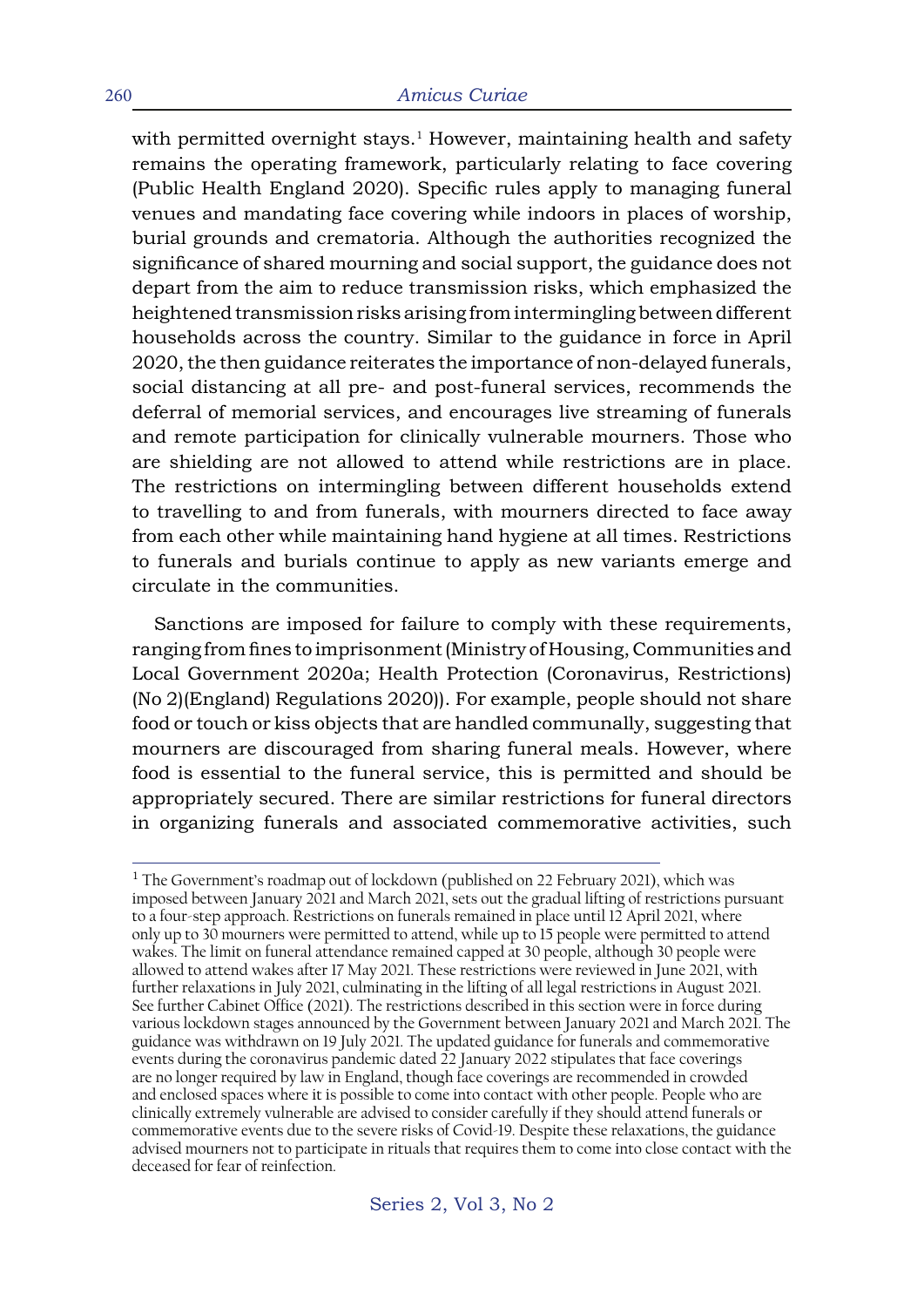as strictly managing the entry and exit to funeral venues, ventilation and people movements. An aspect that is particularly significant is the suspension of rituals that generate aerosol particles, such as singing, chanting, playing music or instruments that require blowing, and activities requiring voice projections. This means that group singing and religious chanting should be avoided. Singing is limited only to a small group of professionals outside, but where conducted indoors should utilize plexiglass screens for protection. The current rule on wearing face coverings while indoors applies unless exempted. Consequently, mourners are unable to recognize each other instantly, creating a distant appearance in an already sombre affair. This is amplified by the advice for specific seating arrangements in order to avoid face-to-face encounters, augmented by protective screens. Participation in funerals is similarly limited to mourners who are not self-isolating; hence, older individuals, extremely clinically vulnerable people and people who are shielding or are more likely to be at risk are advised to stay at home. Post-prayer celebrations are limited to six people from different households where these are held outdoors and with two metres' distancing (Ministry of Housing, Communities and Local Government 2020a). Restrictions imposed for religious services in places of worship have meant that mourners may not be able to conduct pre-burial/funeral service gathering or wakes for the deceased or post-funeral service gathering and meals.

#### Does the Law Strike an Appropriate Balance?

It is clear that the pandemic has upended funeral and burial practices. Many familiar traditions and the grieving process have been modified to comply with health measures (Felter & Maizland 2020). Swift measures under national legislation and a slew of guidance, briefing papers and reports have illustrated the transformations to how people are buried and remembered. While the law aspires to balance the caution to protect public health and meet the needs of bereaved families to perform the last rites for the deceased, social-distancing requirements and public health safety have meant that any rituals that are performed are considered incomplete and may be unlikely to temper the gravity of grief and provide much-needed consolation. For example, families, where they are permitted to conduct simplified rituals in limited circumstances, have to wear personal protective equipment and be supervised by trained professionals, giving the appearance of being further alienated from the deceased, thus amplifying the loss and sorrow. The shift towards the handling of the deceased by health officers and the need for oversight created a sense of medicalization to the process, affecting important last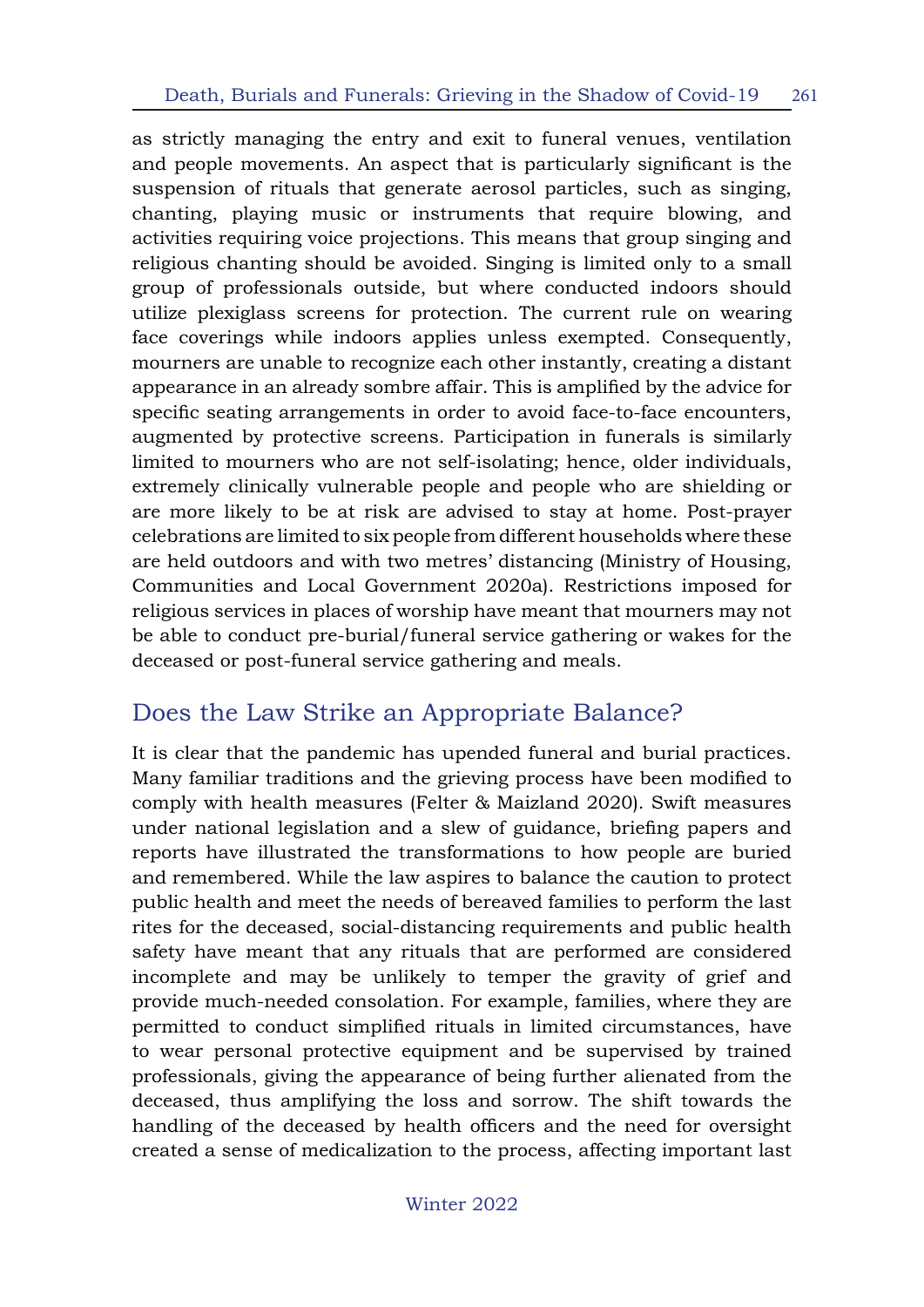rites that are normally undertaken by families. Similarly, families are unable to spend the final moments with the deceased privately which could add to the pain felt. The proscription on washing and touching dead bodies is likely to implicate mourners who are extremely clinically vulnerable, in cases where their life partners have died. There are bound to be segments of the population that would be disadvantaged, hence creating implications for the living as they experienced grief and postdeath bereavement.

Customary wakes which are communal in nature in some cultures may be curtailed (O'Mahony 2020). Isolated funerals that became the norm at the height of the pandemic, compared to customary funerals, meant that relatives and friends were unable to be physically present and to offer instantaneous support to the bereaved. These phenomena may inadvertently result in deepened grief for the bereaved, as specific rituals represent the transition towards accepting that death has occurred and letting go in the grieving process. The in-person restrictions on burial and funeral attendance have elevated live-streaming of funerals to new heights, forming an essential component of loss sharing and offering of support (Gay 2020). Although online broadcasting of funerals and sharing of videos on social media are not new, they present new pressure points within the relationships between funerals, physical distance and grieving virtually (Walter 2017). While the availability of digital streaming of funerals provides some relief for the mourners, they do not fully alleviate the pain of loss, nor do they substitute for being present physically (Walter 2017: 97). It is comparable to the sense of incompleteness experienced by families who are only able to view the body at a safe distance. Notwithstanding such inadequacies, they are valued by mourners who are unable to be present physically, offering a limited sense of togetherness in that particular space and time.

The question whether the law has struck an appropriate balance between protecting public health and enabling bereaved families to grieve is not an easy one to answer. The law accommodates the opportunity to hold funerals, and in this aspect recognizes mourners' needs to grieve. However, the overarching principle is girded in public health towards preventing re-infections, both for the workers handling the bodies and the families and wider community. Advice for speedy burials and highly simplified funerals demonstrates the constant reminder that the population's health (ie a majoritarian concern) is prioritized. The bereaved are expected to understand and accept the modified approach, despite being rushed through the process. The concessions available to the bereaved in participating in burials and funerals are simply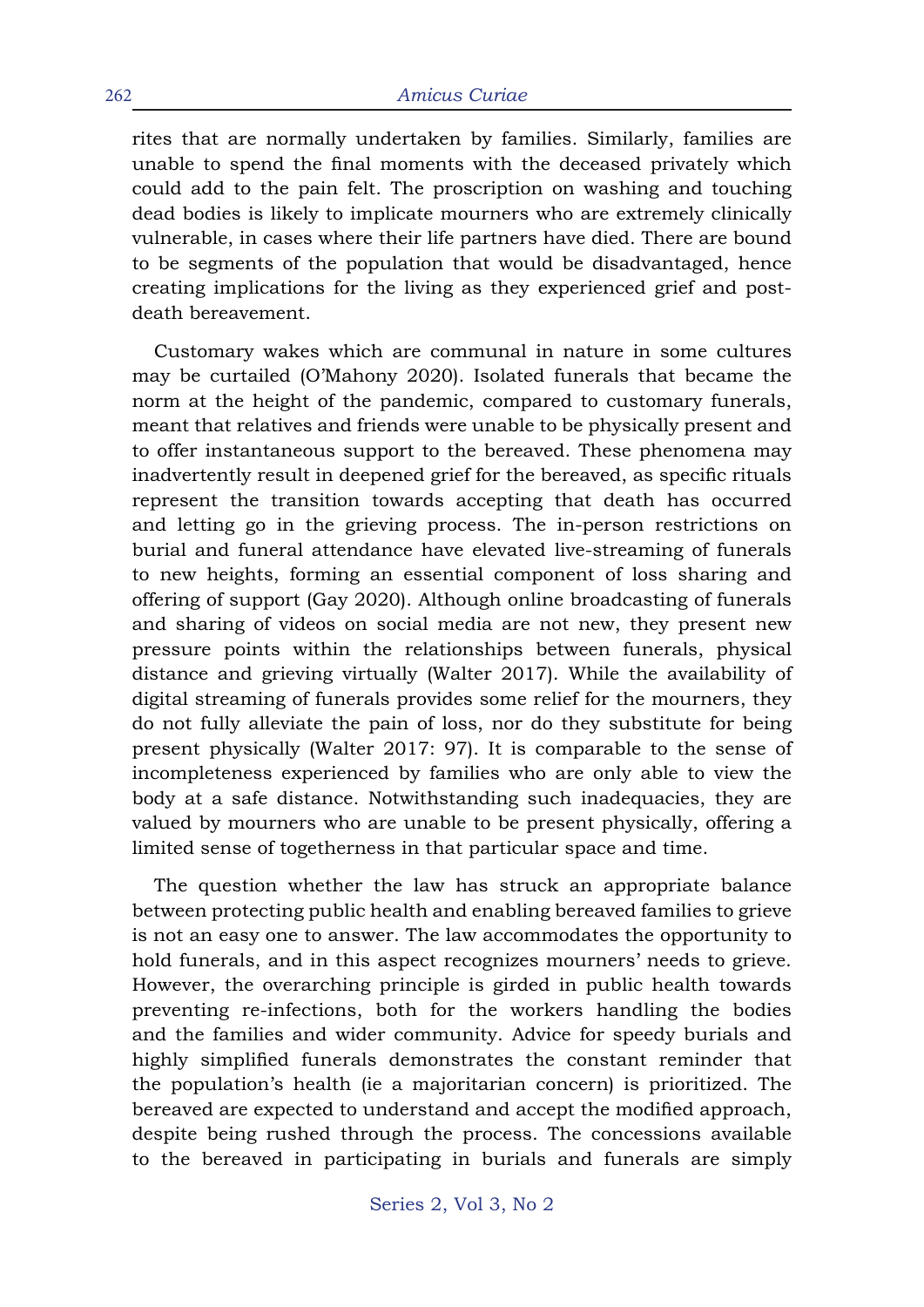incidental to safeguarding public health. This is likely to be a contentious suggestion. However, further relaxations to the restrictions as infection rates plateau or decline signal that the widening of the possibility to participate in funerals is contingent on public health. It is evident that the central premise in these restrictions lies in the perception that dead bodies constitute an undesirable cause of infection, while this may not be the priority for families (Strange 2005: 70). Families' participation in the cleansing rituals for the deceased prior to funerals and burials reinforced the maintenance of the bonds between them, which serves the bereaved in their grieving journey. Rituals associated with wakes and viewing, touching or whispering to the deceased contained multilayered significance to the bereaved, from appreciating life's mortality, to coping with the loss and enabling expressions of sympathy and support (Strange 2005: 97). Strange correctly observed that 'Laying out had its own logic, based upon ideas of tradition, decency and ownership, which was no less valid for being at odds with the ideals of sanitary reformers' (ibid: 97). Personal narratives from bereaved families have revealed a more hurried experience compared to traditional timelines (Kenny 2020; Mayland & Ors 2020), indicating the shifting of the balance in favour of sanitary disposal in the competing interests between public health and private losses. The risks of infection transmission from handling dead bodies cannot be discounted; hence handling by health officers is inevitable in the process. However, the socially distanced conduct, protective gear and other pared-back customs are the events that people remember and which constitute the source of complicated grief that could become persistent. Such grief is unquantifiable despite the outward appearance of normality. Although there is awareness in acknowledging the loss through planned memorials for bereaved families in sharing their experiences, grief remains highly personal.

It is accepted that rituals provide a scaffold for bereaved families in channelling their emotions, paving the slow path towards life after loss, and provides a familiarity for them in managing the healing process (Moran 2017: 417). The analyses illustrate how the dead are still bound up with the living through specific rites and rituals that encompass social practices, religious beliefs and ancestral customs and cultures, signifying the transition from and separation between the dead and the living. The diversity of approaches does not deviate from the central idea that these practices are significant for therapeutic effects for the living, and the restrictions have adverse implications in the long-term. While securing public health through minimizing re-infection risks arising from burials and funerals is a defensible notion, the approach could be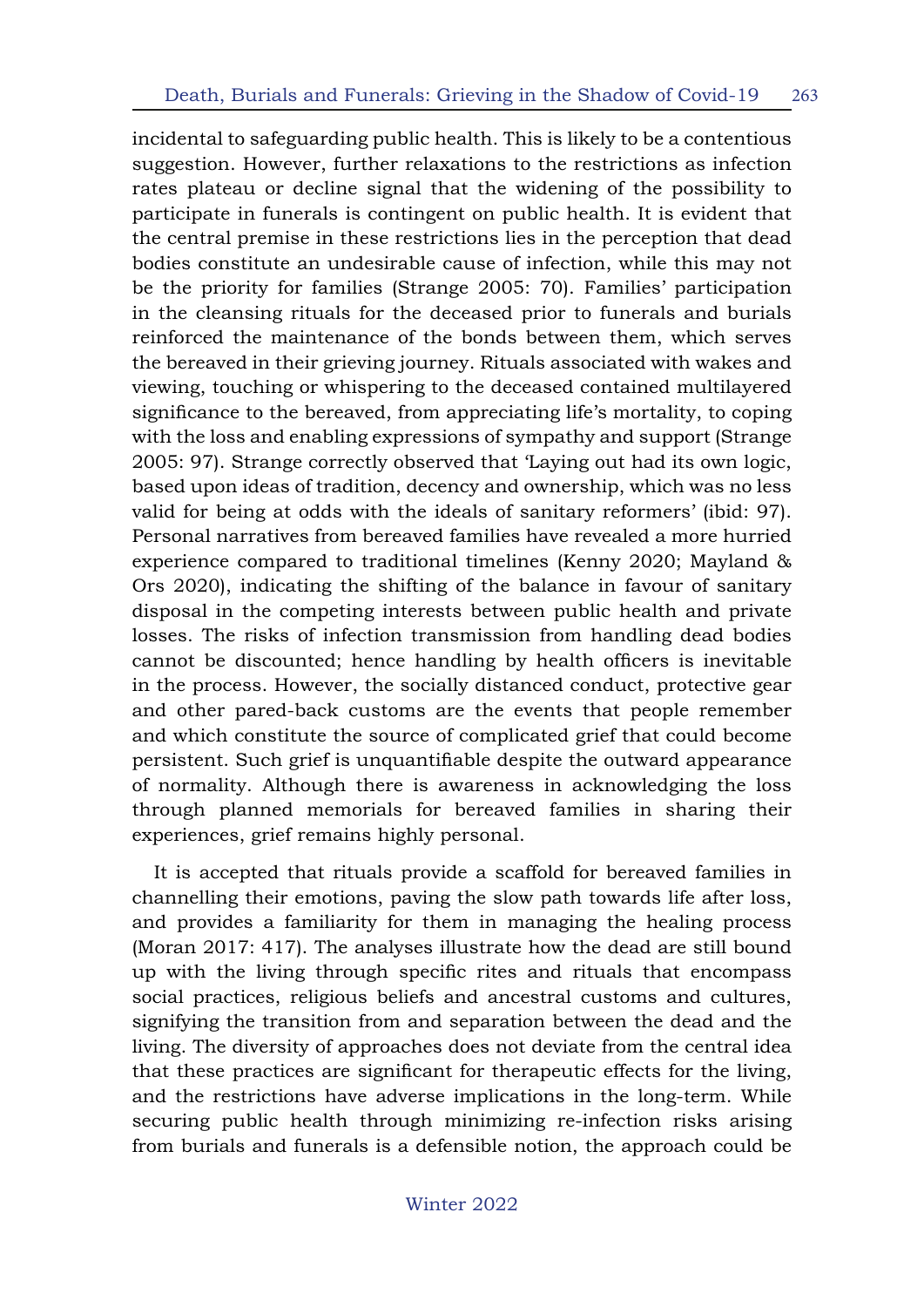better implemented. The restrictions, while acceptable to the extent that they acknowledge the importance of grieving, should be accompanied by measures to support the long-term implications to the bereaved. It is equally essential to establish cooperation between bereaved families, public health workers and local authorities to smooth the harshness of the conflict between, on the one hand, maintaining traditional rituals of burials and funerals and, on the other, the need for safe burials. It becomes imperative to recognize that rapid burials will have deprived bereaved families' need to 'see' the dead bodies and to experience funerals as part of the healing process. Moran aptly observed:

Would body bags of transparent plastic help to make the corpse more 'present' and allow more time for the family to express their grief while maintaining their safety? Are there other ways in which the symbolic equivalent of a body, like the shrines and cloths used for false burials in the southeast, could provide emotional comfort? With the benefit of hindsight … can those guidelines be written from the perspective of the bereaved? (2017: 416).

It is vital to ensure that legal restrictions do not appear to 'penalize' communities with specific rituals, or for them to give rise to attributions of blame where burial and funeral requirements are perceived as contagious sources. It is unfortunate that specific communities were being blamed for the spread of Covid-19 due to participation in burial and funeral services owing to the differences in religious beliefs and the difficulties in reconciling competing values in carrying out religious rituals and minimizing the spread of infections (Barry 2020; Ellis-Petersen 2020; Katz 2020; Marshall 2020; Wright 2020a). These events would have intensified the grief and loss felt from the death of loved ones. It is pertinent to pause at this juncture to consider the extent to which these regulatory restrictions have been framed within a Christian worldview of death to the exclusion of other faiths and their practices. This is highly likely to create significant implications to the experiences of the bereaved with different religious and cultural sensitivities. The common law is historically influenced by biblical principles, morals, customs and Christian values governing the relationship between individuals in societies throughout the centuries, delineating rights and responsibilities and fundamentally premised on protecting such rights and society (Gest 1910). It is thus unsurprising that questions of death, rites, burials and funerals are shaped by these notions. However, in a contemporary society such as modern England, such perceptions may not necessarily coalesce with the increasingly diverse society, where ethnic communities continue to practise and nurture their distinctive customs and belief systems. Neglecting this aspect would mean overlooking the important value systems affecting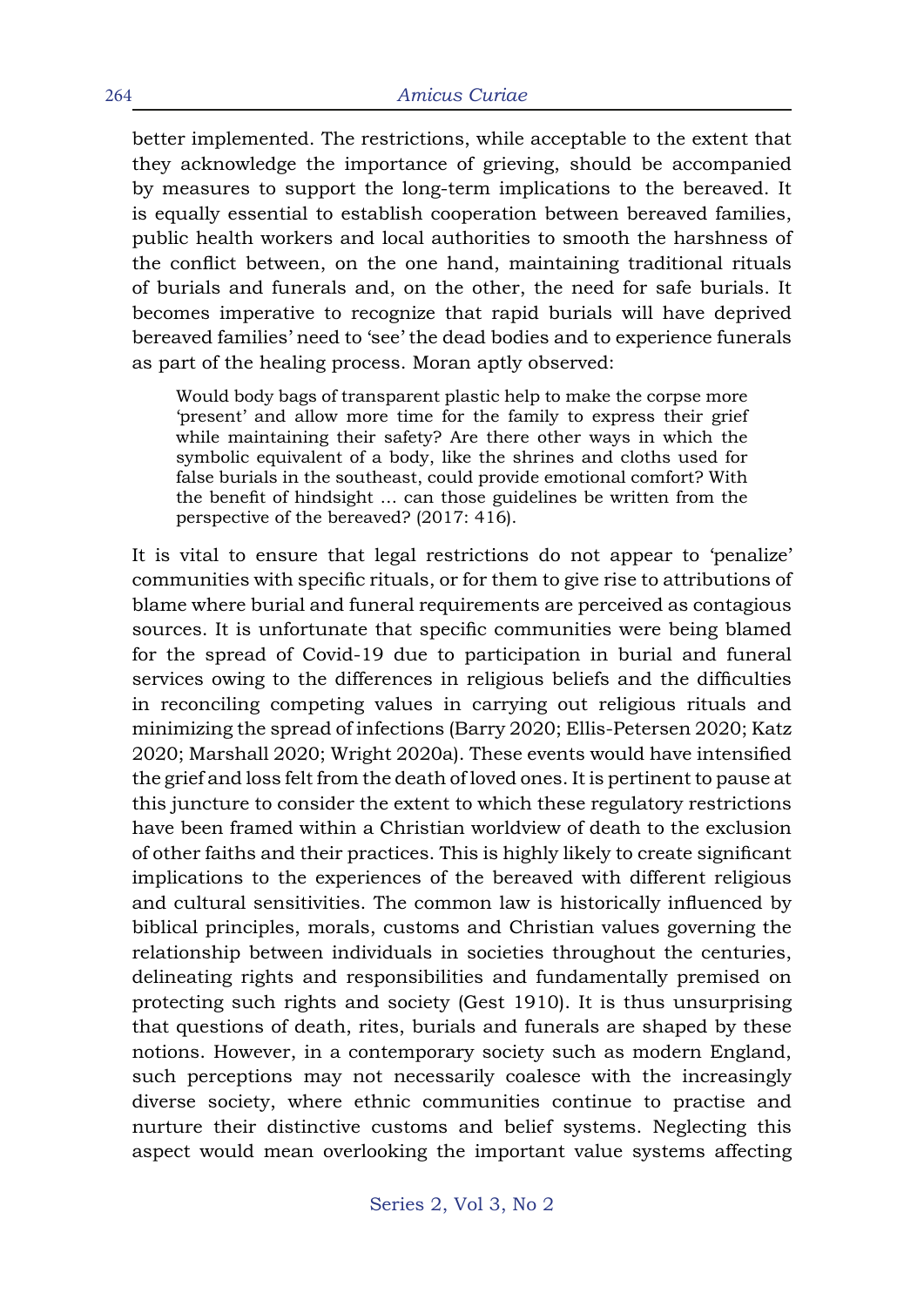various faiths in society and consequently misconstruing their reactions to regulatory restrictions that are perceived as incompatible with their worldview of death and dying.

Restrictions on burials and funerals are not new and were implemented during the Ebola pandemic (Lee-Kwan & Ors 2017). These restrictions were underpinned by the close association between transmission risks and direct contact with dead bodies (Tiffany & Ors 2017; Moran 2017). A study into burials during the Ebola spread in Sierra Leone revealed concerns regarding interruptions to cultural traditions in washing and touching dead bodies, and misconceptions about mishandling of bodies and stigma (Lee-Kwan & Ors 2017). The community in the study perceived that the failure to adhere to proper sending-off rituals 'may result in misfortune' (ibid: 24-25). Suspicion towards health burial teams originated from misconceptions about the ways bodies are treated, the inability to participate in burials, and stigma surrounding the death and consequent quarantine (ibid: 27). Such concerns can be found in the current pandemic. It is therefore essential that the authorities adopt a more pluralistic attitude towards burial and funerary practices as opposed to a purely sanitary or hygienic approach in the handling of bodies. This approach would obviate some of the resistance encountered in managing dead bodies under the cloud of the pandemic. A pluralistic approach necessitates an appreciation for and an understanding of the variegated belief systems and rich socio-cultural and traditional practices within the communities that shape their worldview of life and death. New procedures to address these barriers include improved communication in engaging families in order to facilitate their understanding of the necessity for medically safe burials and allowing them to view the burial from a safe distance (ibid: 28). These bring forth the complex, interlinked relationships between participation in funeral preparations and the emotional implications to the bereaved; broadening the view that rituals are not merely mechanistic, routine procedures, but that they play a significant role in the grief and bereavement journey. More crucially, it illustrates the importance of efficient coordination, clear directions and strengthened communication between public health workers and the communities in the death management process in highly charged atmospheres during the pandemic. Building bridges and partnerships between faith groups and Covid-19 infection prevention units are more important than ever in these circumstances.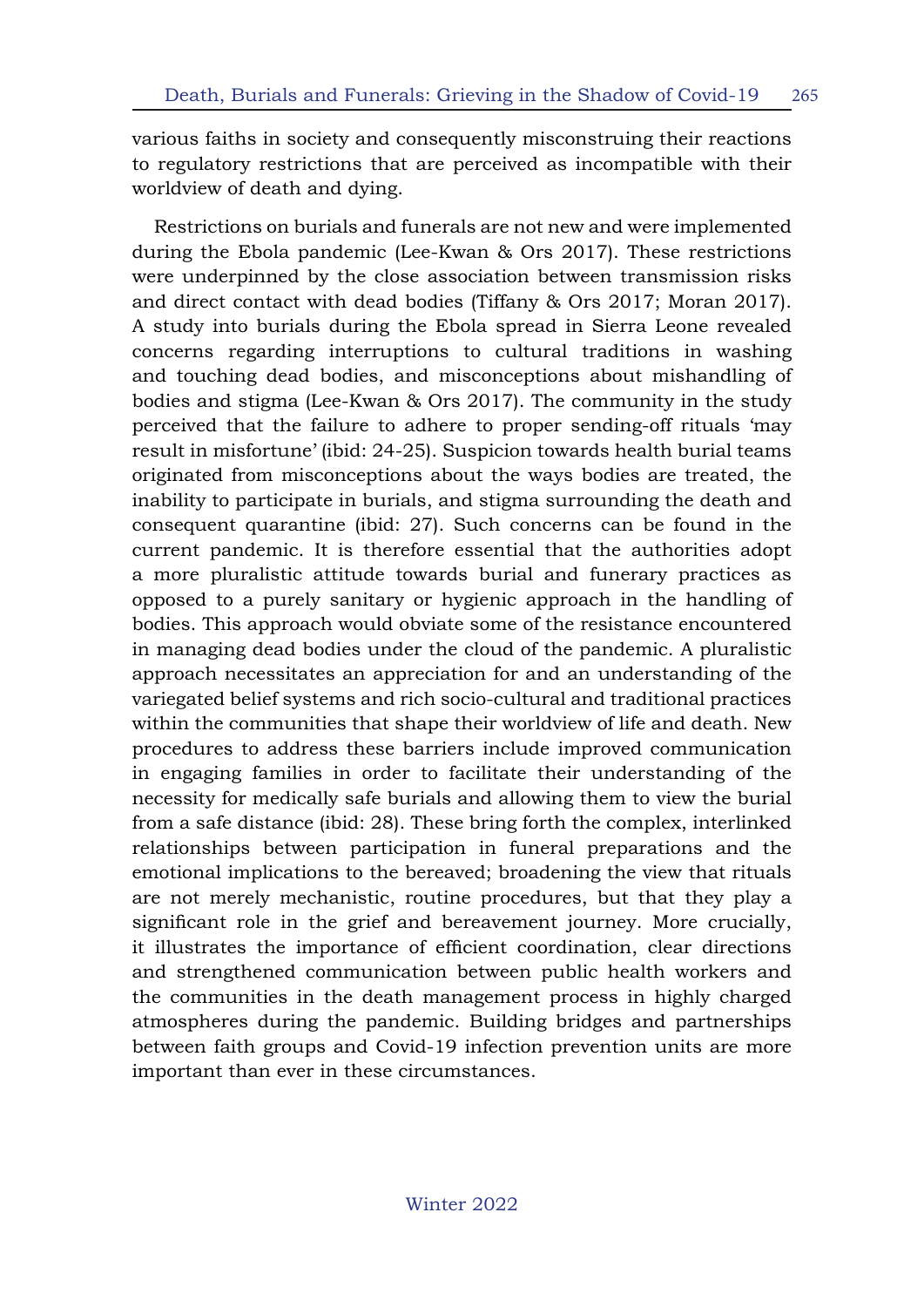### [D] IMPLICATIONS FOR THE LIVING AND OPTIONS FOR SUPPORTING MOURNERS

There are short and long-term implications for mourners and bereaved families vis-à-vis disrupted grieving arising from the restrictions. The dispensations with conventional rituals in burials and funeral services, limits to the number of in-person attendees at funerals, and curtailed interactions amongst mourners have affected bereaved individuals on a personal and emotional level. These phenomena have created wideranging psychological responses, from anger to disappointment, deep frustrations and isolation (Aguiar & Ors; Deggans 2020; Hawley 2020; Holter 2020; Kenny 2020). Bereaved families experienced profound grief and a sense of incompleteness in remembering the loss while navigating burials and funerals through the restrictions (Ansberry 2020; Claydon 2020; Frangou 2020; Kenny 2020; Seymour 2020). Curtailed expressions of grief caused resentment in surviving families who were forced to accept a restrained commemoration or funeral service (Kenny 2020). A particularly significant implication for the bereaved is coping with being deprived of sharing the grief by being near to their loved ones. Physical expressions of support and comfort such as hugs are replaced with eye expressions of understanding due to physical distancing. Mourners who participated in the funeral services remotely had to cope with technological limitations such as interrupted live streaming, while the environment amplified the sense of solitariness in remembering the day. These do not substitute for the healing and supportive power of physically holding another person and consoling each other. Instead, the bereaved could only process their own emotional responses privately. Anecdotal accounts describe, for example, the presence of neighbours' gestures in silently supporting the bereaved and displaying mutual solidarity in grief (Kenny 2020). The ritual of sharing the memories of the deceased either during wakes or funerals which formed part of the healing and grieving process becomes truncated. Ceremonies and rituals provide 'comfort' and a sense of anchor in the complicated moments of grief (Seymour 2020). These narratives painted a landscape of desolate, solitary experience, transformed from the usual supportive opportunities through funeral meals, wakes and services.

The lack of physical support, sharing of tissues, the distance and the attire (in personal protective equipment) have cumulatively resulted in depressing moments for the bereaved as they adapted to the temporary 'normality' of funerals and a continued sense of isolation. Grief can become profound under these circumstances. Grief is a natural human reaction arising from attachment to another (Walter 2017: 83). Bereaved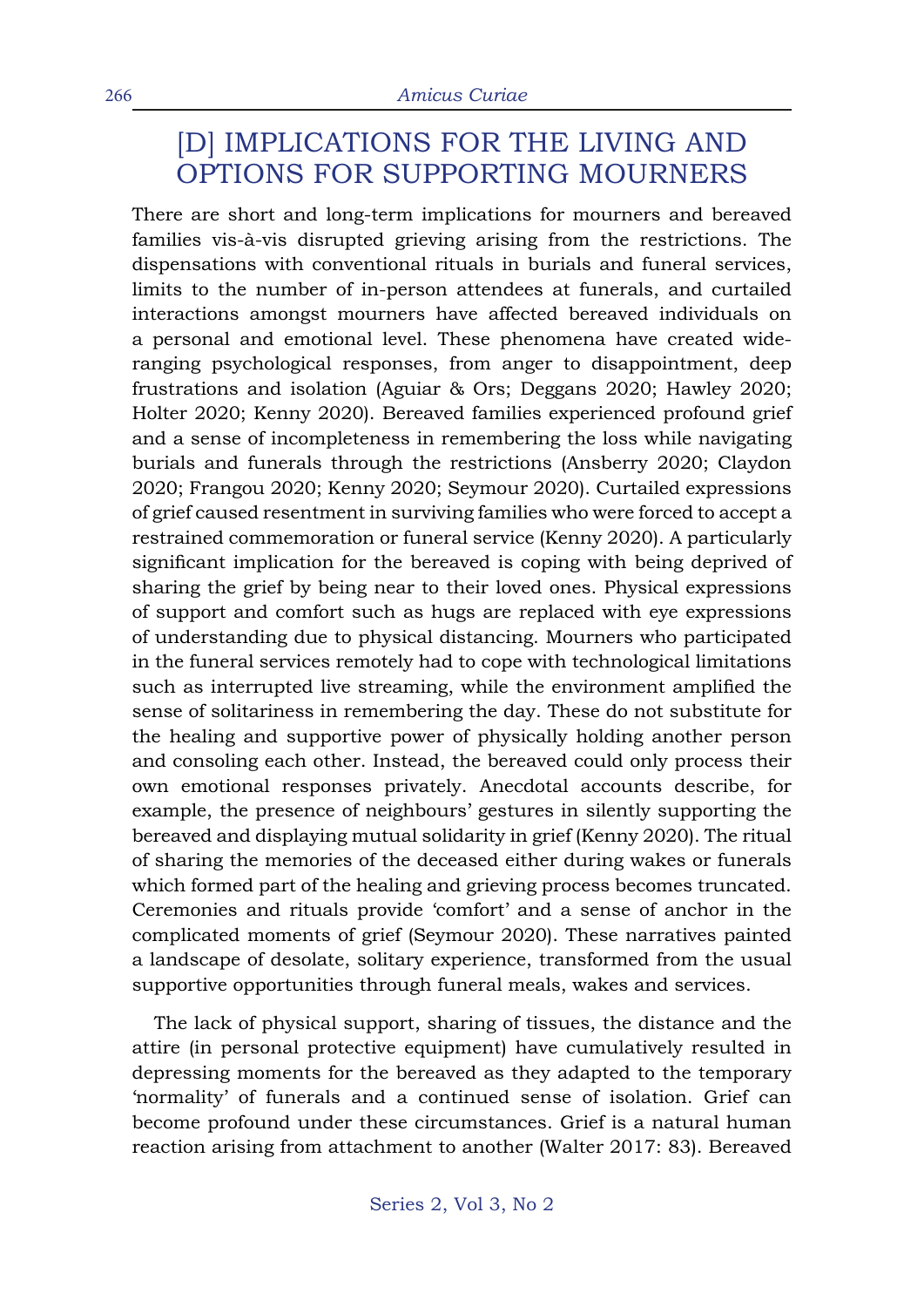individuals experience different levels of grief, from pain, exhaustion, and relief; to guilt, helplessness, confusion, despair, detachment, feeling withdrawn and disbelief (Kübler-Ross 1969; Parkes 1998; Green & Green 2006: 191; Walter 2017: 235, 236); to psychological or pathological clinical depression in some circumstances (Brennan 2014: 327). Grief can manifest itself in silence and internalized sadness or in incoherent articulation of sorrow and conspicuous public lamentation. Time is irrelevant to grief, as it spans across the death process, where families continue to grieve in private. Assumptions surrounding time as mediating grief and thus providing closure to the bereaved remain inconclusive. The recovery process and time are likely to be considerable as mourners go through various stages of responding to the loss and coming to terms with the death (Green & Green 2006: 191, 192). Numbing, yearning and searching, disorganization, despair and reorganization are part of the recovery process (Bowlby 1969). Continued attachment to the deceased, known as continuing bonds, are normal in grief and bereavement (Klass & Ors 1996). Consolatory efforts that move the mourner away from the deceased would be unlikely to be beneficial; rather, it would be more helpful to the mourner to understand a world without the deceased (Green & Green 2006: 327). This appreciation comports with the continued attachment theory to the deceased, with gradual lessening of grief over time, but never completely overcome.

Complicated grief precipitated by Covid-19 is particularly significant in understanding the implications for the bereaved. Complicated grief is understood as an augmented response which occurs following sudden death or violent circumstances, or where deaths result from disaster or lack of support from families and friends resulting in insomnia or deep anguish (Green & Green 2006: 192; Stroebe & Ors 2013). It is marked by a period of prolonged sorrow, with continuous depressive moods, stress disorder, or guilt for the loss of loved ones, which are compounded by enforced physical distancing and the lack of human touch (Frangou 2020; Gamino & Ors 2000). A parallel can be drawn between families' experiences in confronting visitation restrictions for loved ones who are dying in intensive care units, and restrictions in funeral attendance and participation. Both create elevated risks for complicated grief to develop (Gesi & Ors 2020). The inability to communicate final thoughts to the dying or the dead have meant that the living carry the regret with them for a long time. The bereaved and mourners are expected to draw from their inner resources to cope with the loss, comforted by phone calls and videos from the funeral services. A study into the impact of funeral practices during Covid-19 on bereaved relatives' mental health and grief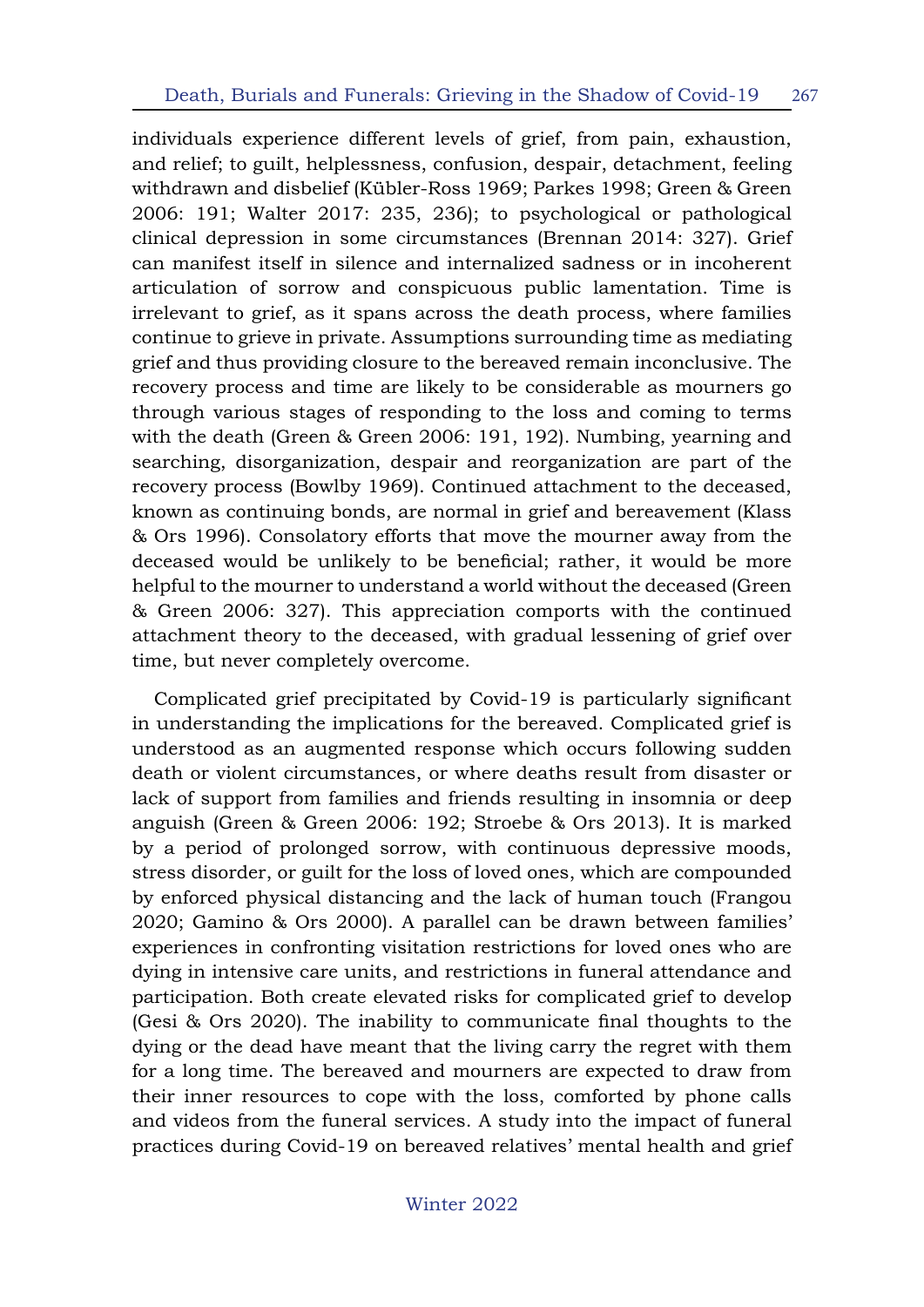revealed an inconclusive picture, with differing findings on the extent of benefit for relatives from funeral participation (Burrell & Selman 2020). However, the study found that the ability to determine the process of the funeral services and engage in rituals that are significant to the bereaved is beneficial to them. This finding suggests that the quality of funeral experience can potentially facilitate the grieving process. Consequently, funeral directors play an important role in offering opportunities to support bereaved families as much as possible, in shaping personalized, sensitive funeral arrangements within the confines of the pandemic (Burrell & Selman 2020: 32; Hennigan 2020). The limited exercise of choice may contribute towards building resilience to cope with the loss (Burrell & Selman 2020: 34). A rushed funeral experience thus would affect the grieving experience of the bereaved and their post-loss healing. Despite the personal loss experienced by families, the loss resulting from Covid-19 and the restrictions on funerals constituted communal grief (Bear & Ors 2020). This recognition paves the way for people to identify their shared losses and to develop ways to facilitate the grieving process post-pandemic and for offering mental health and wellbeing support for bereaved families.

A wider implication for bereaved families and communities is the reevaluation of the meaning of life and relationships through death. The relationship between the dead and the living continues to exist, represented by the importance of rituals in burials and funerals and opportunities to mourn. The presence of dead bodies reminds the living of the mortality of human beings, the meaning of life, and the significance of transitioning to a future life without the deceased. Funerals, burials and graveyards are reminders of the social aspect of human life, as well as the emotional connections with the dead (Hall 2011). The inability to perform the usual rituals that involve bodily contact with the deceased created a void in the grieving process, with which it is difficult for the bereaved to contend. As a consequence, deepened grief is produced. The next section considers some options in supporting the bereaved in coping with the loss and the grief journey during the pandemic and beyond.

### Accommodating Public Health Restrictions and Bereavement Support during the Pandemic and Beyond

There are several ways to support the bereaved and mourners during and after the pandemic. Restrictions imposed on the conduct of burials and funerals impact the bereaved immediately. Consequently, public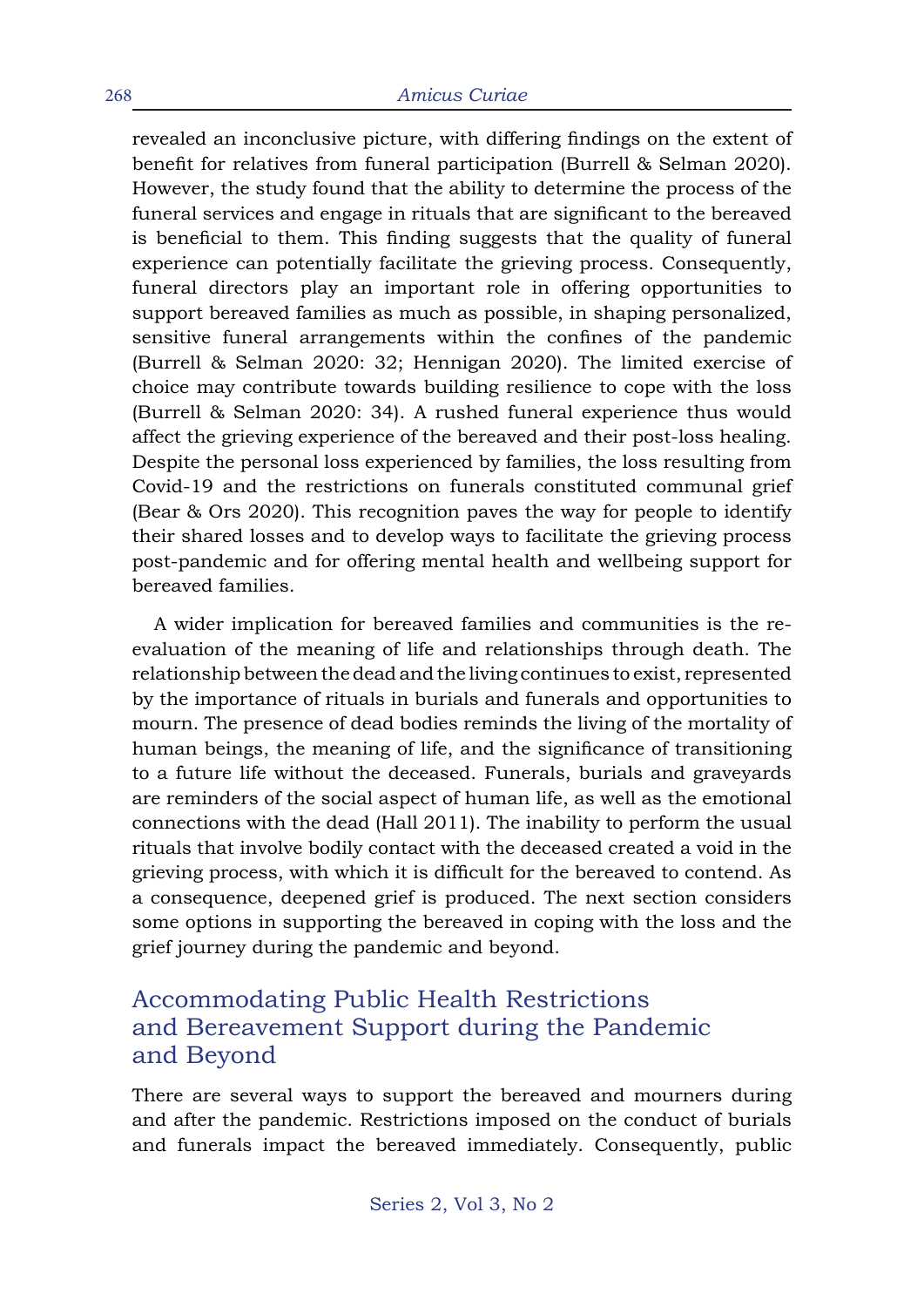health restrictions affecting burials and funerals should involve active and continuous consultation with affected communities so that they can appreciate and accept the implications. For example, emphasizing the importance of conducting identification of bodies by relatives before burial in a safe and humane way can inculcate trust in public health authorities, followed by regular bereavement support that accommodates spiritual and religious care (Aguiar & Ors 2020). Better coordination amongst bereavement bodies supported by strong leadership to provide post-bereavement support could minimize the possibility of complicated grief such as ensuring continuity in connection through technology, individualized care and memorializations (Mayland & Ors 2020).

Giving opportunities to enable private moments during the burial and funeral process within permitted constraints can assuage the level of grief experienced by the bereaved to a certain extent. Prior discussion, involving clear and sensitive communication about the limitations, enables available choices about body disposal to be considered and exercised in honouring the deceased. While the restrictions may appear common sense from the public health perspective, they may not be accepted as such by bereaved families and could be interpreted as disproportionate to their loss. Resistance towards burial and funeral restrictions can result in conflict and cause further adverse effects on the grieving process. A tailored approach, with particular care for different socio-cultural demographics, is helpful to develop a local understanding and reciprocity between the authorities and communities in the death management process. It is equally essential that the population and affected communities are aware of the restrictions, with prior consultation carried out and consistent communications throughout the process. This approach would help towards engendering trust between the parties and collaboration in managing the death process.

Protecting public health is broad enough to include supporting bereaved families who have experienced complicated grief arising from losing loved ones during the pandemic. Cognitive behavioural therapy, remote counselling, virtual memorialization services and encouraging the continuity of bonds are options to help bereaved families negotiate their loss (Carr & Ors 2020; Maddrell 2020; Morris & Ors 2020). These are helpful for the bereaved during and after the pandemic, especially the importance of long-term counselling and grief management plans to enable the bereaved to navigate the mourning process in a healthy way. Alongside bereavement support groups, other measures to mediate grief include self-help, lifestyle management (sleep, diet, stress relief), mental health support and grief counselling (Green & Green 2006: 194; Brennan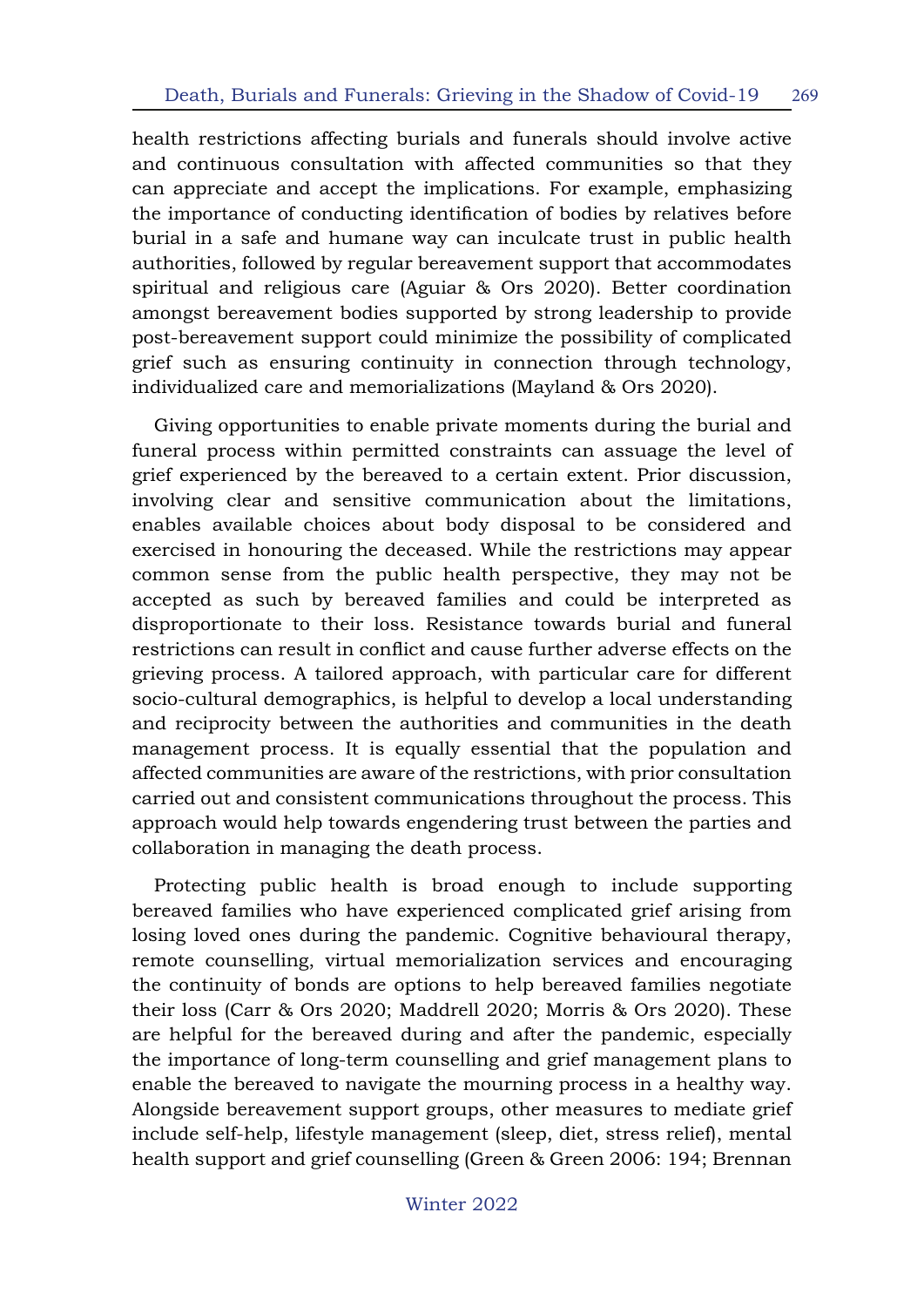2014: 237, 241). Personalized, tailored care is essential to support mourners, taking into account personalities and socio-cultural practices (Anderson 2010; Brennan 2014: 242). The continuity of support postpandemic is crucial to facilitate the bereaved families' adjustment to the loss, helping them transition from grief to hope.

The pandemic is likely to be remembered for years to come. Public mourning is recognized as an act of solidarity with bereaved families and those who grieved alone; as such, organizing events to mark the loss due to the pandemic could be valuable in acknowledging loss and grief (Bristol News 2020). These commemoration events on a national level are important towards recognizing that the private grief of the bereaved families is shared collectively. Their loss is not only acknowledged but goes towards respecting and honouring those who died in the pandemic. Public memorializations therefore constitute part of a solidarity gesture in facilitating the healing journey for the bereaved.

# [E] CONCLUSION

This article has outlined how the Covid-19 pandemic has affected burials and funerals. Rituals in burials and funeral services are significant in the grieving journey for the bereaved within the broad context of death and dying. Traditional funerary customs are suspended during the pandemic in the interest of preserving public health. Physical and social-distancing requirements have interrupted the familiar process of being present for the loved ones who are dying or dead, thereby leaving the bereaved particularly vulnerable to grief in times of loss. These restrictive measures have dented the grieving process, resulting in a less than cathartic healing process to the living. While it is important to prevent further re-infection risks arising from the handling of dead bodies, it is imperative that affected people are given the opportunity to understand the circumstances and allow possible accommodations within the constraints. Additionally, as these restrictions apply to all burials and funerals during the pandemic, which may not necessarily be caused by or related to Covid-19, the implications for bereaved people could be even greater. A broad-brush public health approach towards minimizing the risks of transmission is defensible if accompanied by appropriate, constructive remedial measures to preempt and address long-term implications to the health and wellbeing of the bereaved and the wider community.

Grief management is essential in facilitating closure for bereaved friends and families. Short and long-term wellbeing support mechanisms can assist individuals and families navigate the difficult times and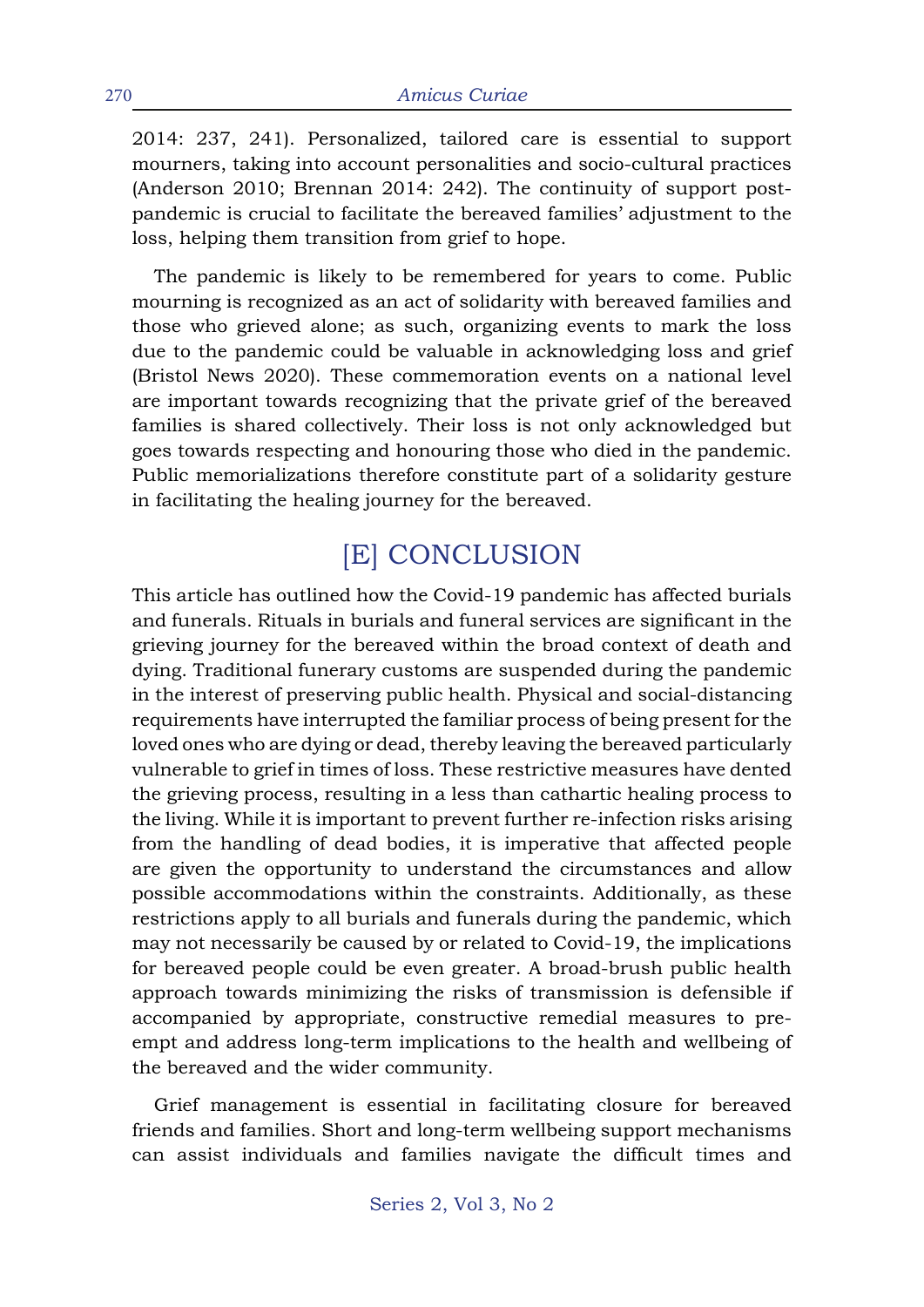heal the loss of loved ones. Financial support to fund the offering of wellbeing support services is vital and should be available to all layers of communities. This will help rebuild their lives without the deceased, strengthen their resilience and prepare them for similar future crises. Modifications to how people participate in funerals and burials during the pandemic may prompt innovative ways in conducting funerals, choices for rituals, and the accommodation of particular customs and practices, resulting in greater flexibility. Digital streaming of funerals, for instance, may continue post-pandemic. Grieving is a long, arduous process, and its gravity is amplified in a pandemic. It becomes imperative to recognize these difficulties and to offer sustainable bereavement support.

#### *About the author*

*Dr Hui Yun Chan is a Research Fellow at the Yong Loo Lin School of Medicine at the Centre for Biomedical Ethics, National University of Singapore. Hui Yun has held several lectureships in universities in the UK and is a Fellow of the Higher Education Academy, UK. Hui Yun has published a collection of peer-reviewed articles on healthcare decisionmaking law and ethics, public health, and a monograph on advance decision-making:* Advance Directives: Rethinking Regulation, Autonomy and Healthcare Decision-making *(2018). She has expertise in advance directives, end-of-life care from both legal and ethical perspectives and comparative health law and ethics. Her research interests are situated broadly within the fields of bioethics and health law, focusing on health governance, trust, care ethics, and the application of artificial intelligence in healthcare.* 

*Email: [c.hy@nus.edu.sg](mailto:c.hy%40nus.edu.sg?subject=).*

### References Cited

- Aguiar, Ana, Marta Pinto & Raquel Duarte (2020) 'Grief and Mourning during the COVID-19 Pandemic in Portugal' 33(9) *Acta Medica Portuguesa* 543-545.
- Anderson, Herbert (2010) 'Common Grief, Complex Grieving' 59 *Pastoral Psychology* 127–136.
- Ansberry, Clare (2020) 'One Family, Two Very Different Funerals: 'It's Incredible how our Lives Changed in such a Short Period' *Wall Street Journal* 1 April 2020.
- Barry, Ellen (2020) ['Days after a Funeral in a Georgia Town, Coronavirus](https://www.nytimes.com/2020/03/30/us/coronavirus-funeral-albany-georgia.html) ["Hit like a Bomb"](https://www.nytimes.com/2020/03/30/us/coronavirus-funeral-albany-georgia.html)' *New York Times* 30 March 2020.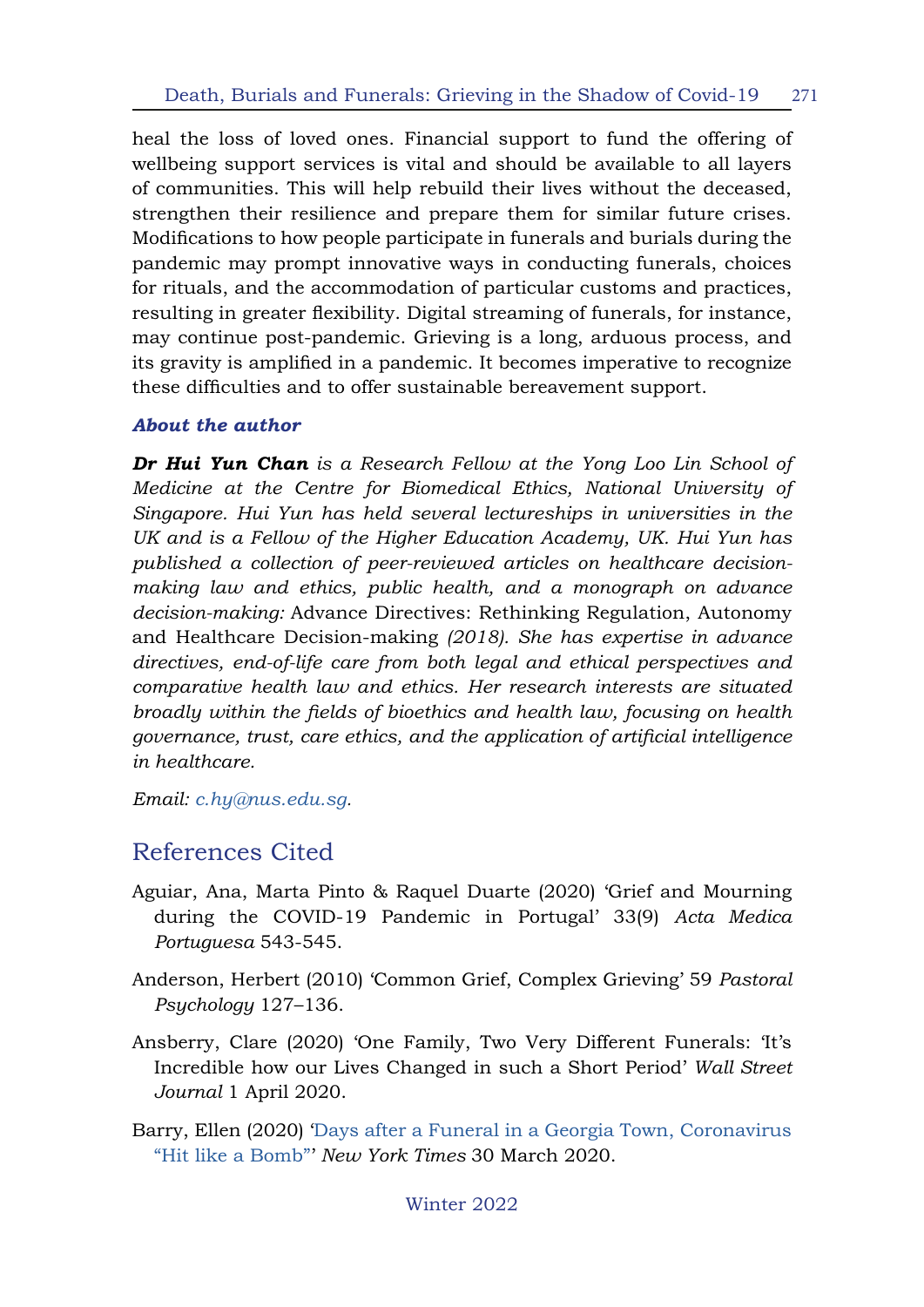- Bear, L, N Simpson, M Angland, J K Bhogal & Ors (2020) "A Good Death" [during the Covid-19 Pandemic in the UK: A Report on Key Findings](http://eprints.lse.ac.uk/104143/) [and Recommendations](http://eprints.lse.ac.uk/104143/)' LSE Research Online.
- Blum, Michael (2020) 'Even in Pandemic, Jews Flown to Jerusalem for Burial' *AFP International Washington* 4 May 2020.
- Bowlby, John (1969) *Attachment and Loss: Attachment* London: Hogarth Press.
- Bradbury, Jennie & Chris Scarre (2017) *Engaging with the Dead: Exploring Changing Human Beliefs about Death, Mortality and the Human Body*  Oxford: Oxbow Books.
- Brandt, J Rasmus (2015) 'Introduction: Ritual, Change, and Funerary Practices' in J Brandt, M Prusac & H Roland (eds) *Death and Changing Rituals: Function and Meaning in Ancient Funerary Practices* Oxford: Oxbow Books.
- Brennan, Michael J (ed) (2014) *A–Z of Death and Dying: Social, Medical, and Cultural Aspects* California: ABC-CLIO, LLC.
- Bristol News (2020) ['Council Considering Event to Recognise Loss and](https://www.bristolpost.co.uk/news/bristol-news/bristol-considers-public-event-mourn-4114002) [Bereavement during Pandemic'](https://www.bristolpost.co.uk/news/bristol-news/bristol-considers-public-event-mourn-4114002) 8 May 2020.
- Burrell, Alexander & Lucy E Selman (2020) 'How Do Funeral Practices Impact Bereaved Relatives' Mental Health, Grief and Bereavement? A Mixed Methods Review with Implications for COVID-19' *OMEGA— Journal of Death and Dying* 1–39.
- Cantor, Norman L (2010) *After We Die: The Life and Times of the Human Cadaver* Washington DC: Georgetown University Press.
- Carr, Deborah, Kathrin Boerner & Sara Moorman (2020) '[Bereavement](http:/doi.org/10.1080/08959420.2020.1764320) [in the Time of Coronavirus: Unprecedented Challenges Demand Novel](http:/doi.org/10.1080/08959420.2020.1764320) [Interventions'](http:/doi.org/10.1080/08959420.2020.1764320) 32(4-5) *Journal of Aging and Social Policy* 425-431.
- Chaffin, Joshua (2020) '[New York Struggles to Bury its Coronavirus Dea](https://www.ft.com/content/193a5792-10ef-4b3c-82e0-298c2180ba9c)d' Financial Times 12 April 2020.
- Cheung, Peter Ka Hing, Cecilia Lai Wan Chan, Wai Fu, Yawen Li & Grace Yee Kam Pau Cheung (2006) "Letting Go" and "Holding On": Grieving and Traditional Death Rituals' in C L W Chan & A Y M Chow (eds) *Hong Kong in Death, Dying and Bereavement: A Hong Kong Chinese Experience* Hong Kong: Hong Kong University Press.
- Claydon, Rory (2020) '[Coronavirus: How Funerals under Lockdown Have](https://www.bbc.co.uk/news/uk-england-merseyside-52919218) ["Felt Incomplete](https://www.bbc.co.uk/news/uk-england-merseyside-52919218)" *BBC News* 28 June.

Series 2, Vol 3, No 2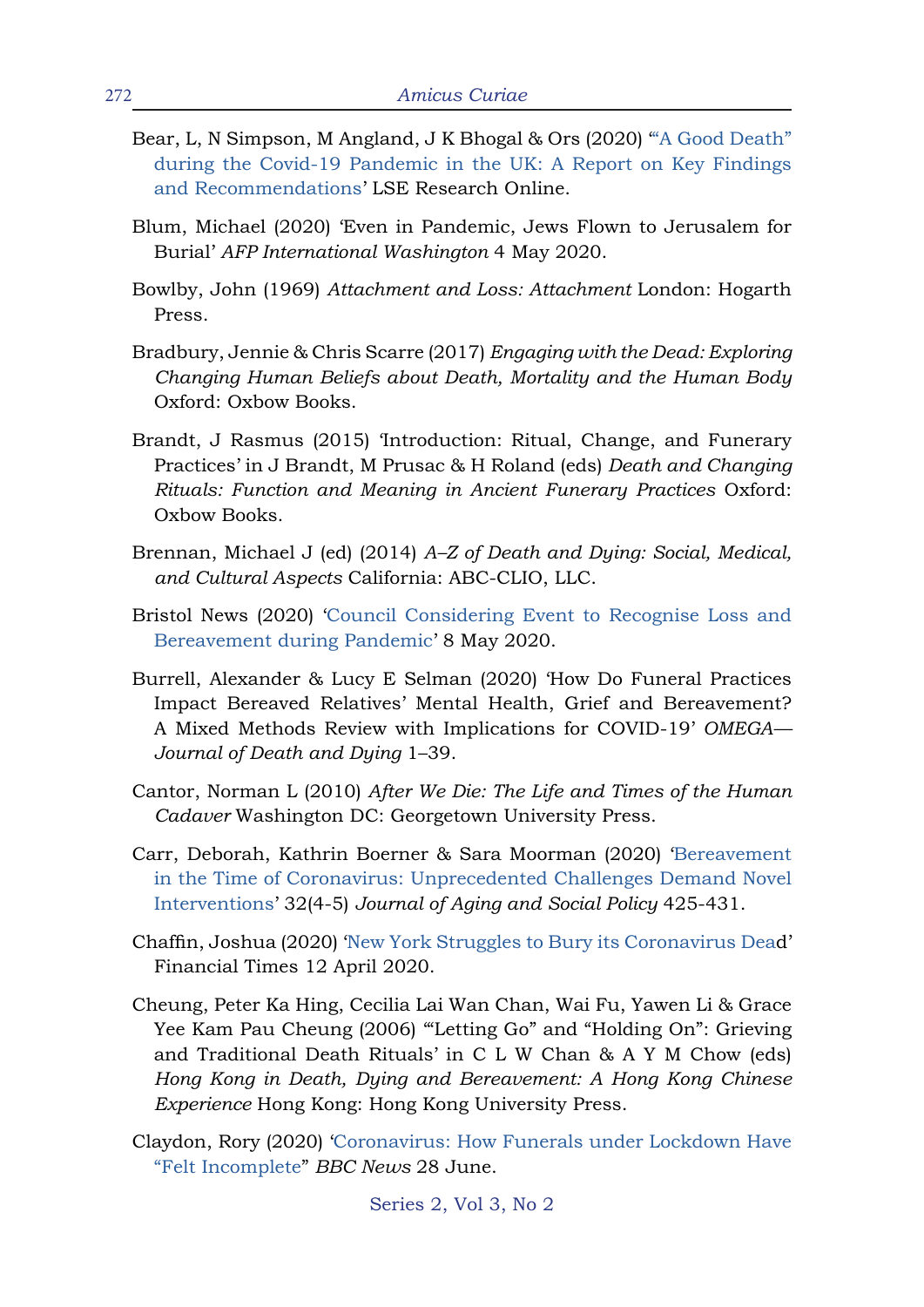- Conway, Heather (2012) 'Burial Instructions and the Governance of Death' 12(1) *Oxford University Commonwealth Law Journal* 59-95.
- Deggans, Eric (2020) ['When A Beloved Life Ends, Virtual Hugs Can't](https://www.npr.org/sections/health-shots/2020/05/03/844806361/when-a-beloved-life-ends-virtual-hugs-cant-replace-human-touch) [Replace Human Touch](https://www.npr.org/sections/health-shots/2020/05/03/844806361/when-a-beloved-life-ends-virtual-hugs-cant-replace-human-touch)' NPR 3 May 2020.
- Ellis-Petersen, Hannah (2020) '[Mobs Stop Indian Doctors' Burials:](https://www.theguardian.com/world/2020/apr/29/mobs-stop-indian-doctors-burials-covid-19) ["Covid-19 Took his Life, why Take his Dignity?](https://www.theguardian.com/world/2020/apr/29/mobs-stop-indian-doctors-burials-covid-19)"' *The Guardian* 29 April 2020.
- Esfandiari, Golnaz (2020) ['Three-story Graves: Iran Struggles to Cope](https://www.rferl.org/a/three-story-graves-iran-struggles-to-cope-with-raging-coronavirus-pandemic/30945118.html) [with Raging Coronavirus Pandemic](https://www.rferl.org/a/three-story-graves-iran-struggles-to-cope-with-raging-coronavirus-pandemic/30945118.html)' *RFERL* 12 November 2020.
- Fairbairn, Catherine (2020) 'Coronavirus Bill: Managing the Deceased' Briefing Paper Number 08860, House of Commons Library 25 March 2020.
- Fairbairn, Catherine (2020) ['Coronavirus: Powers to Direct between](https://commonslibrary.parliament.uk/home-affairs/communities/coronavirus-powers-to-direct-between-burials-and-cremation/) [Burials and Cremation](https://commonslibrary.parliament.uk/home-affairs/communities/coronavirus-powers-to-direct-between-burials-and-cremation/)' House of Commons Library 27 March 2020.
- Felter, Claire & Lindsay Maizland (2020) '[How the World Has Learned to](https://www.cfr.org/article/coronavirus-funeral-how-world-has-learned-grieve-pandemic) [Grieve in a Pandemic'](https://www.cfr.org/article/coronavirus-funeral-how-world-has-learned-grieve-pandemic) Council on Foreign Relations 19 May 2020.
- Financial Express (2020) '[Volunteers Work Relentlessly for Burials during](https://www.thefinancialexpress.com.bd/national/volunteers-work-relentlessly-for-burials-1587295221) [COVID-19 Pandemic](https://www.thefinancialexpress.com.bd/national/volunteers-work-relentlessly-for-burials-1587295221)' 19 April 2020.
- Fleet, Holly (2020) '[Coronavirus Deaths Could Lead to Mass Burials as](https://www.express.co.uk/news/uk/1257199/coronavirus-latest-mass-funerals-uk-funeral-webcasting-wales-virus-latest) [Pandemic Grows](https://www.express.co.uk/news/uk/1257199/coronavirus-latest-mass-funerals-uk-funeral-webcasting-wales-virus-latest)' *Express* 19 March 2020.
- Frangou, Christina (2020) 'A Whole New Kind of Grief' *Maclean's* August 2020.
- Gamino L A, L W Easterling, L S Stirman & K W Sewell (2000) '[Grief](http:/doi.org/10.2190/QMV2-3NT5-BKD5-6AAV) [Adjustment as Influenced by Funeral Participation and Occurrence of](http:/doi.org/10.2190/QMV2-3NT5-BKD5-6AAV) [Adverse Funeral Events'](http:/doi.org/10.2190/QMV2-3NT5-BKD5-6AAV) 41 *OMEGA–Journal of Death and Dying* 79–92.
- Gay, Jason (2020) 'Sharing the Rites of Consolation When We're Apart – Behind all the Statistics and Projections Are Mourning Loved Ones, Unable to Find Comfort by Coming Together to Share their Loss' *Wall Street Journal* 11 April 2020.
- Gesi, Camilla, Claudia Carmassi, Giancarlo Cerveri, Barbara Carpita, Ivan Mirko Cremone & Liliana Dell'Osso (2020) '[Complicated Grief: What to](http:/doi.org/10.3389/fpsyt.2020.00489) [Expect after the Coronavirus Pandemi](http:/doi.org/10.3389/fpsyt.2020.00489)c' 11 *Frontiers in Psychiatry* 489.
- Gest, John Marshall (1910) 'The Influence of Biblical Texts upon English Law' 59(1) *University of Pennsylvania Law Review and American Law Register* 15-38.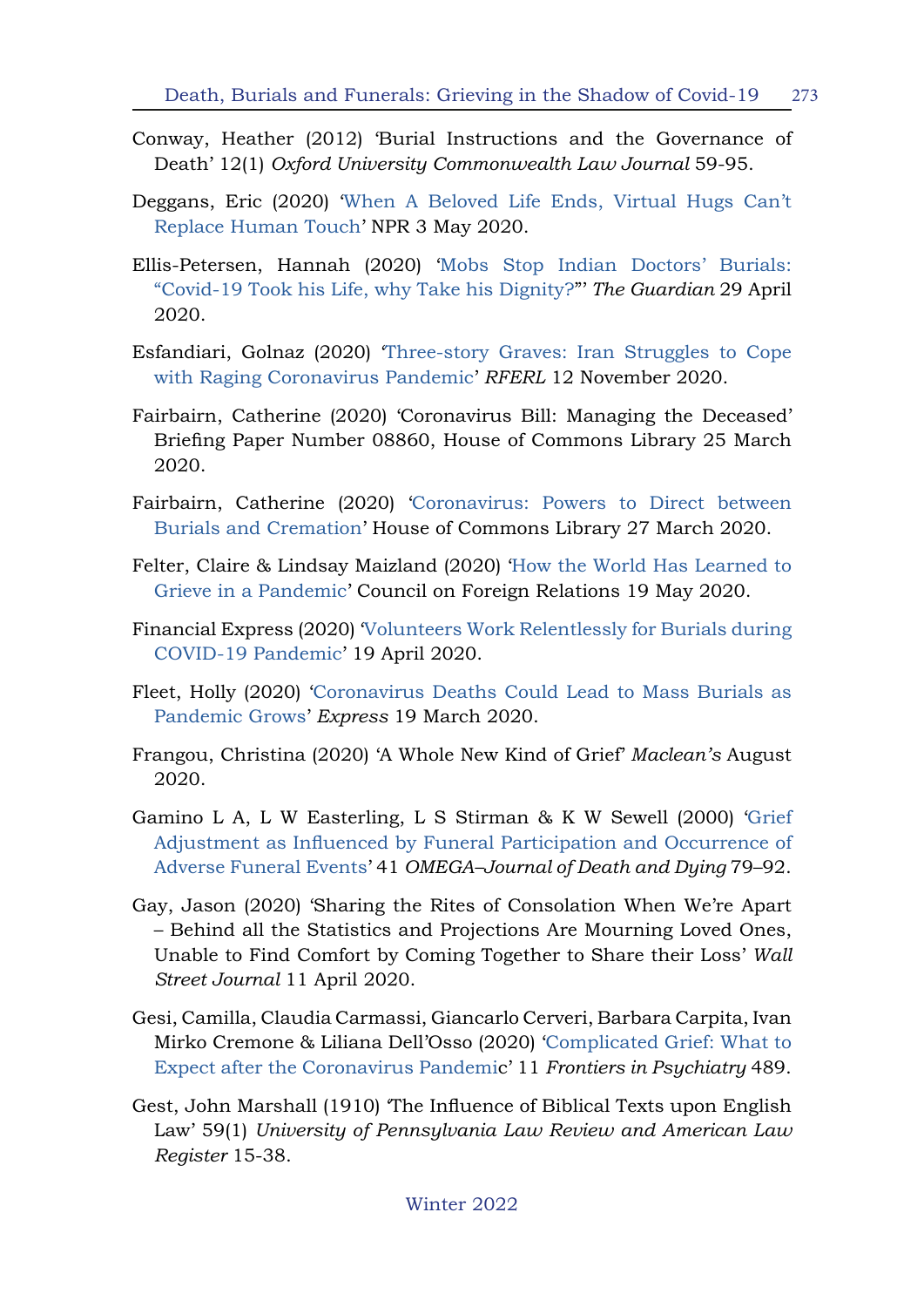- Graham, Judith (2020) ['Bereaved Families Are "The Secondary Victims of](https://khn.org/news/bereaved-families-are-the-secondary-victims-of-covid-19/) [COVID-19"](https://khn.org/news/bereaved-families-are-the-secondary-victims-of-covid-19/)' *KHN* 12 August 2020.
- Green, Jennifer & Michael Green (2006) *Dealing with Death: A Handbook of Practices, Procedures and Law* London: Jessica Kingsley Publishers.
- Hall, Lauren K (2011) 'The Political Significance of Burial and Remembrance' 48 *Society* 316–322.
- Hawley, Samantha (2020) 'As Italy Emerges from Coronavirus COVID-19 Catastrophe, Families Try to Recover Loved Ones from a Lonely Grave' *ABC Premium News Sydney* 1 August 2020.
- Hennigan, W J (2020) "We Do this for the Living." Inside New York's Citywide Effort to Bury its Dead' *Time Magazine* 21 May 2020.
- Holter, Rick (2020) '[Grieving from a Distance: Remembering a Dad Lost](https://www.npr.org/sections/health-shots/2020/04/18/837230693/grieving-from-a-distance-remembering-a-dad-lost-to-covid-19) [to COVID-19](https://www.npr.org/sections/health-shots/2020/04/18/837230693/grieving-from-a-distance-remembering-a-dad-lost-to-covid-19)' *NPR* 18 April 2020.
- Hoy, William G (2013) *Do Funerals Matter?: The Purposes and Practices of Death Rituals in Global Perspective* Howe: Routledge.
- Huggins, Camille L & Glenda M Hinkson (2019) 'Contemporary Burial Practices in Three Caribbean Islands among Christians of African Descent' 80(2) *OMEGA—Journal of Death and Dying* 266–279.
- Jindra, Michael & Joël Noret (2011) *Funerals in Africa: Explorations of a Social Phenomenon* New York/Oxford: Berghahn Books.
- Katz, Matt (2020) ['Jewish Americans Say They Are Scapegoated for the](https://www.npr.org/2020/05/13/854852779/jewish-americans-feel-scapegoated-for-the-coronavirus-spread?t=1608746845465) [Coronavirus Spread](https://www.npr.org/2020/05/13/854852779/jewish-americans-feel-scapegoated-for-the-coronavirus-spread?t=1608746845465)' *NPR* 13 May.
- Kenny, Ciara (2020) 'Grief in a Pandemic' *Irish Times* 18 April 2020.
- Khoo, Lay See, Ahmad Hafizam Hasmi, Mohamad Azaini Ibrahim & Mohd Shah Mahmood (2020) 'Management of the Dead during COVID-19 Outbreak in Malaysia' 16(3) *Forensic Science, Medicine and Pathology*  463-470.
- Klass, Dennis, Phyllis R Silverman & Steven L Nickman (eds) (1996) *Continuing Bonds: New Understandings of Grief* New York: Routledge.
- Kontopantelis, Evangelos, Mamas A Mamas, John Deanfield, Miqdad Asaria & Tim Doran, (2021) 'Excess Mortality in England and Wales during the First Wave of the COVID-19 Pandemic' 75 *Journal of Epidemiology and Community Health* 213-223.
- Kovner, Guy (2020) 'Mourning amid the Pandemic: Sebastopol Man Marks Mother's Life in Zoom Calls' *TCA Regional News Chicago* 22 April 2020.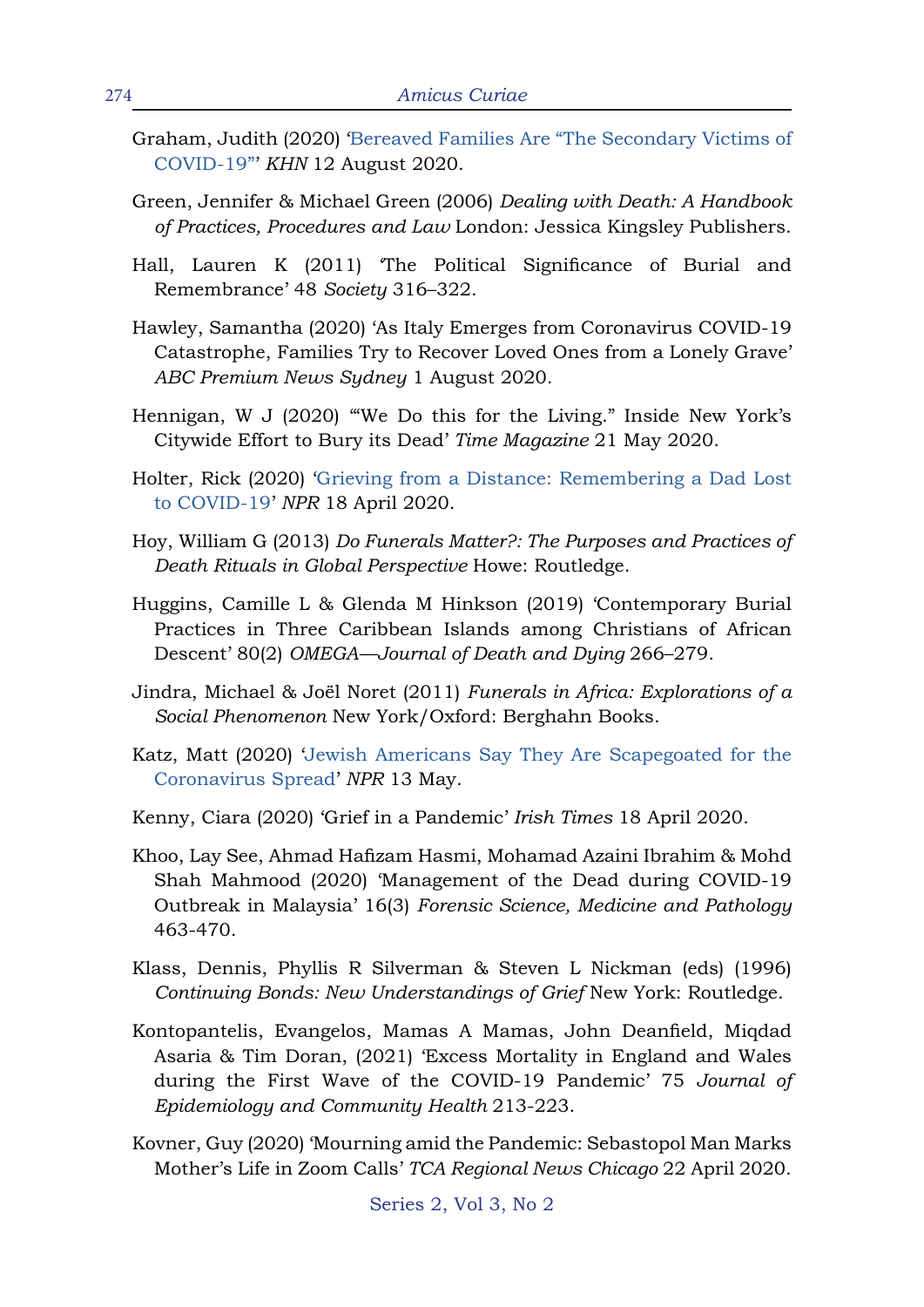Kübler-Ross, Elisabeth (1969) *On Death and Dying* New York: Scribner.

- Lee-Kwan, Seung Hee, Nickolas DeLuca, Rebecca Bunnell, Heather B Clayton, Alhaji Sayui Turay & Yayah Mansaray (2017) 'Facilitators and Barriers to Community Acceptance of Safe, Dignified Medical Burials in the Context of an Ebola Epidemic, Sierra Leone 2014' 22(sup1) *Journal of Health Communication* 24-30.
- Levine, Eitan (2020) 'Burying my Bubby during the Pandemic' *New York Times* international edn 20 May 2020.
- Maddrell, Avril (2020) 'Bereavement, Grief, and Consolation: Emotionalaffective Geographies of Loss during COVID-19' 10(2) *Dialogues in Human Geography* 107–111.
- Marshall, Katherine (2020) '[Beating Coronavirus Requires Faith Leaders](https://theconversation.com/beating-coronavirus-requires-faith-leaders-to-bridge-gap-between-religion-and-science-135388) [to Bridge Gap between Religion and Science](https://theconversation.com/beating-coronavirus-requires-faith-leaders-to-bridge-gap-between-religion-and-science-135388)' *The Conversation* 22 April 2020.
- Mayland, Catriona R, Andrew J E Harding, Nancy Preston & Sheila Payne (2020) 'Supporting Adults Bereaved through COVID-19: A Rapid Review of the Impact of Previous Pandemics on Grief and Bereavement' 60(2) August *Journal of Pain and Symptom Management* e33-e39.
- Ministry of Housing, Communities and Local Government (2020a) '[COVID-19: Guidance for the Safe Use of Places of Worship during the](https://www.gov.uk/government/publications/covid-19-guidance-for-the-safe-use-of-places-of-worship-during-the-pandemic-from-4-july/) [Pandemic](https://www.gov.uk/government/publications/covid-19-guidance-for-the-safe-use-of-places-of-worship-during-the-pandemic-from-4-july/)'.
- Ministry of Housing, Communities and Local Government (2020b) '[Guidance: Special Religious Services and Gatherings COVID-19](https://www.gov.uk/government/publications/covid-19-guidance-for-the-safe-use-of-places-of-worship-during-the-pandemic-from-4-july/special-religious-services-and-gatherings-covid-19-checklist) [Checklist'](https://www.gov.uk/government/publications/covid-19-guidance-for-the-safe-use-of-places-of-worship-during-the-pandemic-from-4-july/special-religious-services-and-gatherings-covid-19-checklist).
- Moran, Mary H (2017) 'Missing Bodies and Secret Funerals: The Production of "Safe and Dignified Burials" in the Liberian Ebola Crisis' 90(2) *Anthropological Quarterly* 399–422.
- Morgan, John D & Ors (eds) (2009) *Death and Bereavement around the World, Volume 5: Reflective Essays* Oxford: Routledge.
- Morris, Sue E, Amanda Moment & Jane de Lima Thomas (2020) 'Caring for Bereaved Family Members during the COVID-19 Pandemic: Before and after the Death of a Patient' 60 *Journal of Pain and Symptom Management* e70-e74.
- Murphy, Joe (2020) 'Religious Groups "to Relax Burial Requirements in Virus Pandemic"' *Evening Standard* 3 March 2020.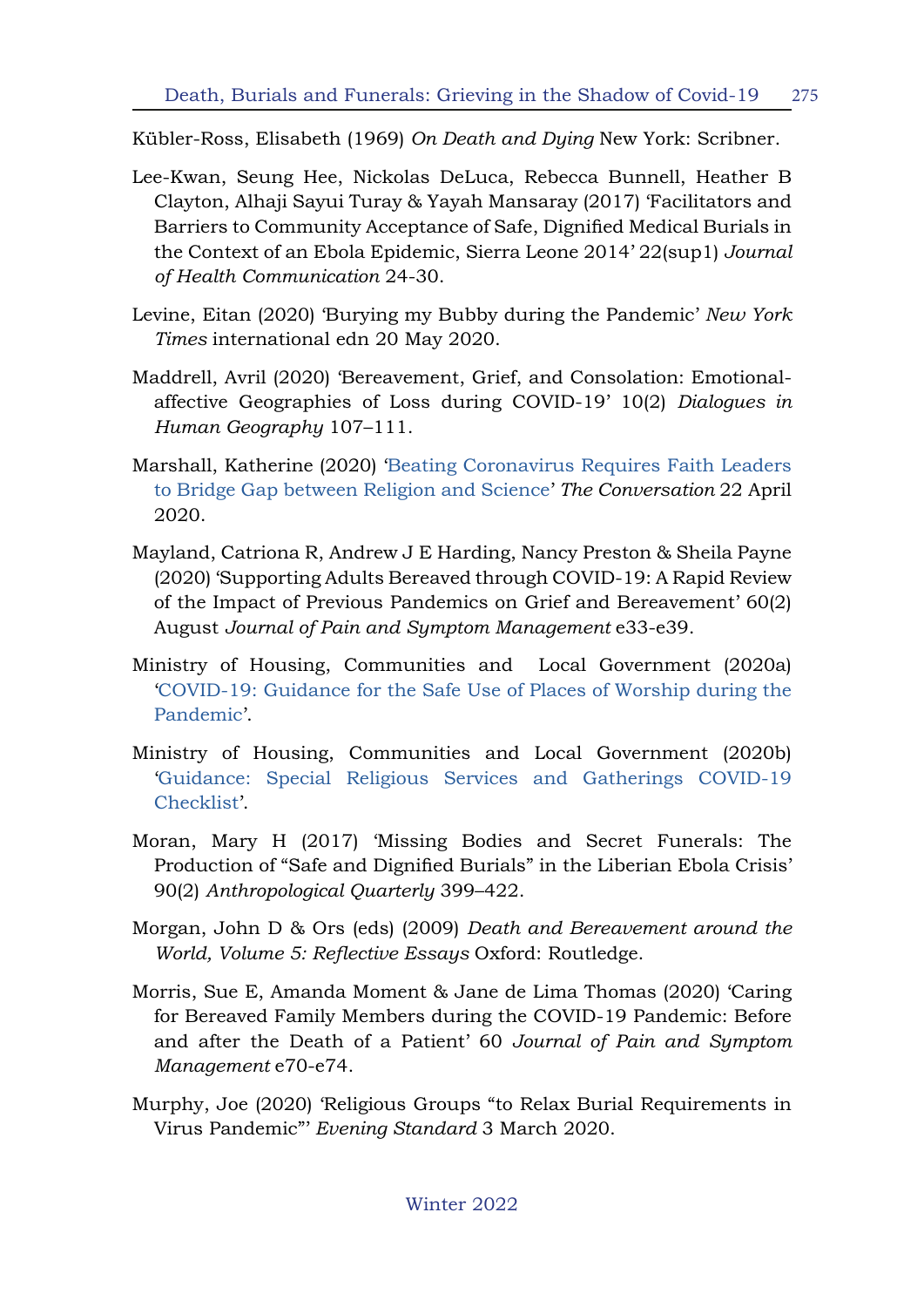- O'Mahony, Seamus (2020) '[Mourning our Dead in the Covid-19 Pandemic:](http://do.org/10.1136/bmj.m1649) [Covid-19 Is Having an Impact on how We Bury and Mourn our Dea](http://do.org/10.1136/bmj.m1649)d' 369 *British Medical Journal* m1649.
- Office for National Statistics (2020) '[Analysis of Death Registrations not](https://www.ons.gov.uk/peoplepopulationandcommunity/birthsdeathsandmarriages/deaths/articles/analysisofdeathregistrationsnotinvolvingcoronaviruscovid19englandandwales28december2019to1may2020/28december2019to10july2020) [Involving Coronavirus \(COVID-19\) England and Wales: 28 December](https://www.ons.gov.uk/peoplepopulationandcommunity/birthsdeathsandmarriages/deaths/articles/analysisofdeathregistrationsnotinvolvingcoronaviruscovid19englandandwales28december2019to1may2020/28december2019to10july2020) [2019 to 10 July 2020'](https://www.ons.gov.uk/peoplepopulationandcommunity/birthsdeathsandmarriages/deaths/articles/analysisofdeathregistrationsnotinvolvingcoronaviruscovid19englandandwales28december2019to1may2020/28december2019to10july2020) 2 September 2020.
- Park, Chang-Won (2012) 'Emotion, Identity and Death: Mortality across Disciplines' in D J Davies & C-W Park (eds) *Emotion, Identity and Death* Adlershot: Ashgate.
- Parkes, Colin M (1998) *Bereavement: Studies of Grief in Adult Life* London: Penguin.
- Pocklington, David (2020) ['PHE Guidance: Managing a Funeral](https://lawandreligionuk.com/2020/04/19/phe-guidance-managing-a-funeral/)' *Law and Religion UK* 19 April 2020.
- Public Health England (2020) ['COVID-19: Guidance for Managing a](https://www.gov.uk/government/publications/covid-19-guidance-for-managing-a-funeral-during-the-coronavirus-pandemic/covid-19-guidance-for-managing-a-funeral-during-the-coronavirus-pandemic) [Funeral during the Coronavirus Pandemic](https://www.gov.uk/government/publications/covid-19-guidance-for-managing-a-funeral-during-the-coronavirus-pandemic/covid-19-guidance-for-managing-a-funeral-during-the-coronavirus-pandemic)' 11 August 2020.
- Public Health England (2021) '[Guidance for Care of the Deceased with](https://www.gov.uk/government/publications/covid-19-guidance-for-care-of-the-deceased/guidance-for-care-of-the-deceased-with-suspected-or-confirmed-coronavirus-covid-19) [Suspected or Confirmed Coronavirus \(COVID-19\)'](https://www.gov.uk/government/publications/covid-19-guidance-for-care-of-the-deceased/guidance-for-care-of-the-deceased-with-suspected-or-confirmed-coronavirus-covid-19) 15 December 2020.
- Ritchie, Hannah, Esteban Ortiz-Ospina, Diana Beltekian, Edouard Mathieu, Joe Hasell, Bobbie Macdonald, Charlie Giattino & Max Roser (2020) '[Coronavirus \(COVID-19\) Death](https://ourworldindata.org/covid-deaths)' *Our World in Data*.
- Rollo-Koster, Joelle (ed) (2016) *Death in Medieval Europe: Death Scripted and Death Choreographed* Oxford: Taylor & Francis Group.
- Ross, Dax-Devlon (2020) '["Inundated and Overwhelmed": Black](mailto:https://www.theguardian.com/society/2020/may/22/black-undertakers-struggle-pandemic-coronavirus?subject=) [Undertakers Struggle amid Pandemic](mailto:https://www.theguardian.com/society/2020/may/22/black-undertakers-struggle-pandemic-coronavirus?subject=)' *The Guardian* 22 May 2020.
- Rugg, Julie & Brian Parsons (2018) *Funerary Practices in England and Wales* Bingley: Emerald Publishing.
- Seeman, Erik R (2011) *Death in the New World: Cross-Cultural Encounters, 1492–1800* Philadelphia PA: University of Pennsylvania Press.
- Seymour, Natasha (2020) '[Mourning at a Distance: "Without the](https://www.theguardian.com/lifeandstyle/2020/may/04/mourning-at-a-distance-coronavirus-without-ceremonials-of-the-funeral-how-was-i-meant-to-grieve) [Ceremonials of the Funeral, how Was I Meant to Grieve?"](https://www.theguardian.com/lifeandstyle/2020/may/04/mourning-at-a-distance-coronavirus-without-ceremonials-of-the-funeral-how-was-i-meant-to-grieve)' *The Guardian*  3 May 2020.
- Siddique, Haroon (2020) ['Covid-bereaved and Mental Health Experts Call](https://www.theguardian.com/society/2020/sep/24/covid-bereaved-and-mental-health-experts-call-for-grief-support-funds) [for Grief Support Funds](https://www.theguardian.com/society/2020/sep/24/covid-bereaved-and-mental-health-experts-call-for-grief-support-funds)' T*he Guardian* 24 September 2020.
- Strange, Julie-Marie (2005) *Death, Grief and Poverty in Britain, 1870– 1914* Cambridge: Cambridge University Press.

Series 2, Vol 3, No 2